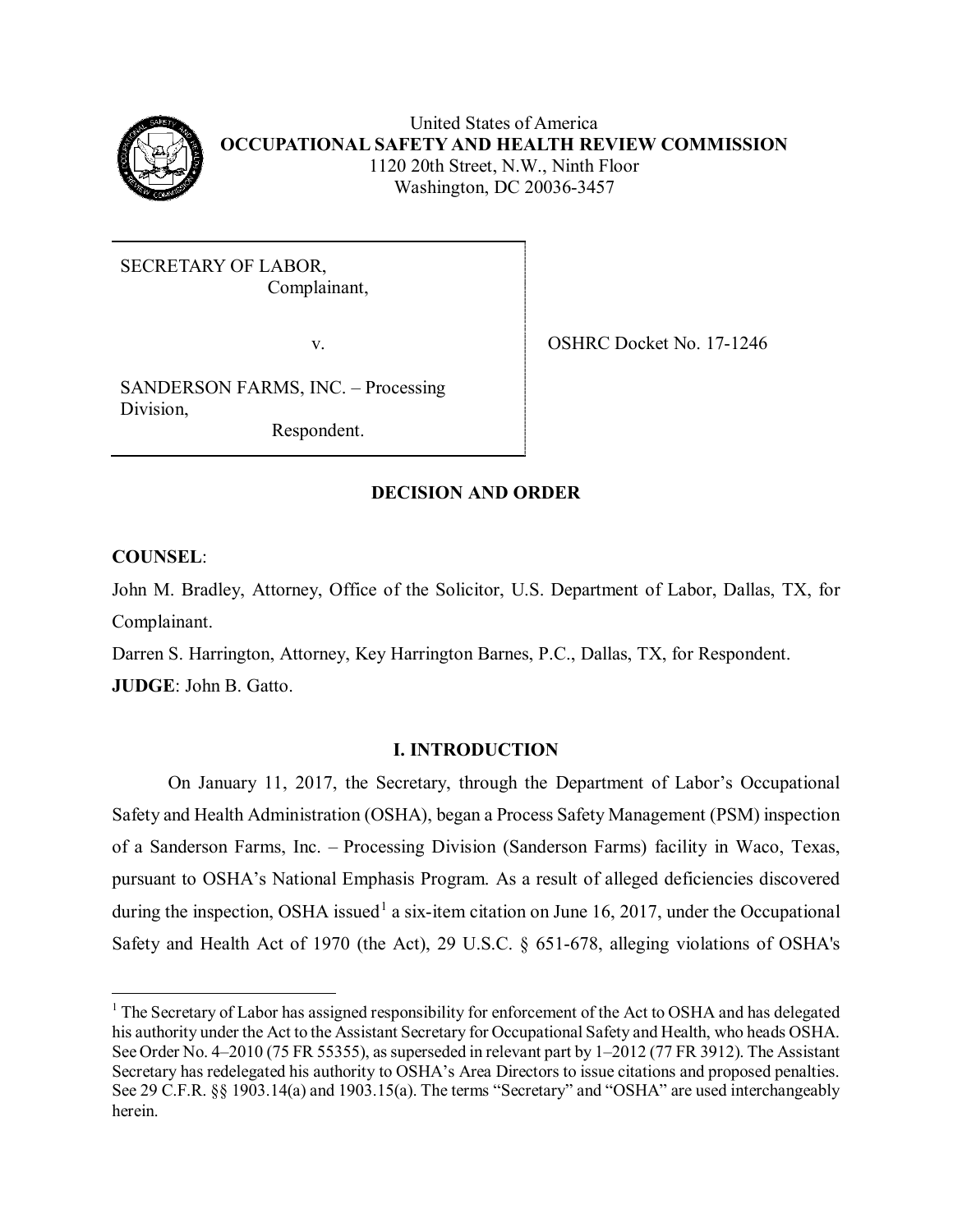§1910.119, with proposed penalties totaling \$70,618.00. The action is now before the Court on Sanderson Farms' answer denying the alleged violations and appropriateness of the penalties and Process Safety Management of Highly Hazardous Chemicals ("PSM") standard, 29 C.F.R. the Secretary's complaint seeking an order affirming the citation and proposed penalty and abatement and asserting the affirmative defense of unpreventable employee misconduct.<sup>[2](#page-1-0)</sup>

 with recognized and generally accepted good engineering practices (RAGAGEP). The Secretary withdrew Instances (b) and (c) prior to trial. Remaining at issue under Item 1 are Instance (a), regarding a door to the engine room that was not tight fitting; and Instance (e), regarding an engine room door that did not open outward.<sup>[3](#page-1-1)</sup> The Secretary proposed a penalty of \$12,675.00 for Item Item 1 alleged five instances, referenced as (a) through (e) in the citation, of serious violations of subsection (d)(3)(ii) of §1910.119 for failing to document that equipment complied regarding the lack of ammonia detectors in the refrigeration machinery room; Instance (d), 1.

 existing and was part of the process, with a proposed penalty of \$12,675.00. Item 3 alleges a accurate and updated compilation of the ventilation system design for the engine room, with a proposed penalty of \$12,675.00. The Secretary withdrew Item 4 prior to trial. Item 2 alleges a serious violation of subsection  $(d)(3)(i)(B)$  of §1910.119 for failing to ensure its piping and instrument diagrams were accurate and represented equipment that was serious violation of subsection  $(d)(3)(i)(E)$  of §1910.119 for failing to provide and maintain an

 Item 5a and Item 5b are grouped Items with a proposed total penalty of \$12,675.00. Item integrity of process equipment, with regard to safety cutouts (Instance (a)), E-stop testing procedures (Instance (b)), and level control pressure vessel test procedure (Instance (c)). Instance 5b alleges five instances, referenced as (a) through (e) in the citation, of serious violations of with regard to three compressor cutouts (Instances (a) through (c)), a Liquid King Valve (Instance 5a alleges three instances, referenced as (a) through (c) in the citation, of serious violations of subsection (j)(2) of  $\S 1910.119$  for failing to establish written procedures to maintain the on-going subsection (j)(4)(i) of  $\S 1910.119$  for failing to perform inspection and tests on process equipment

l

<span id="page-1-0"></span><sup>&</sup>lt;sup>2</sup> Attached to the complaint and adopted by reference was the citation at issue. Commission Rule  $30(d)$ provides that "[s]tatements in a pleading may be adopted by reference in a different part of the same pleading or in another pleading or in any motion. A copy of any written instrument which is an exhibit to a pleading is a part thereof for all purposes." 29 C.F.R § 2200.30(d).

<span id="page-1-1"></span><sup>3</sup> The terms *machinery room* and *engine room* are used interchangeably in the record (*See e.g.*, Tr. 33, 342).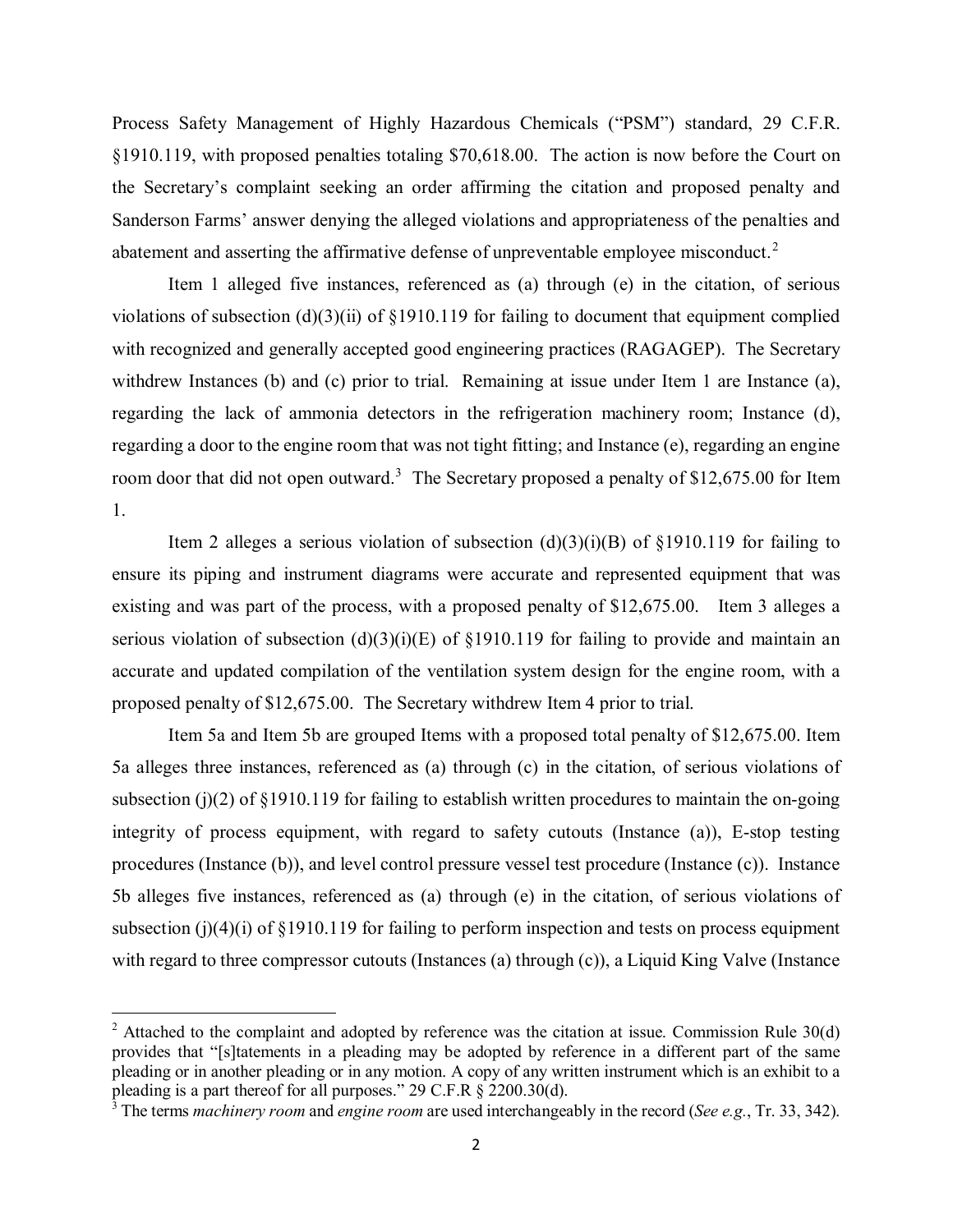(d)), and emergency stop buttons inside and outside the engine room (Instance (e)). The Secretary withdrew Item 6 prior to trial.

section 10(c) of the Act, 29 U.S.C. § 659(c), and that Sanderson Farms is an employer engaged in a business affecting commerce within the meaning of section 3(5) of the Act, 29 U.S.C. § 652(5) (*Jt. Prehearing State.*, ¶¶ E.1 & 2). The Court held a bench trial in this matter in Waco, Texas. issues this Decision and Order, which constitutes its final disposition of the proceedings.<sup>[4](#page-2-0)</sup> For the reasons indicated *infra*, the Court **VACATES** Items 1, 2, and 3. The Court **AFFIRMS** Item 5a in Instance (d). The Court assesses a grouped penalty of \$9,054.00 for Items 5a and 5b. The parties stipulated jurisdiction of this action is conferred upon the Commission by After hearing and carefully considering all the evidence and the arguments of counsel, the Court its entirety, **AFFIRMS** Item 5b with regard to Instances (a), (b), (c), and (e), and **VACATES** 

#### **II. BACKGROUND**

 Sanderson Farms operates a chicken processing plant in Waco, Texas, that was built in 2006 (Tr. 96, 368). The plant uses anhydrous ammonia as a refrigerant to freeze the processed inspection of the Waco plant. He held an opening conference with management officials from interviewing more employees and taking more photographs (Tr. 36-37, 63-67). As a result of the inspection, Rogers and Vo recommended the Secretary issue a citation for serious violations of the PSM standard and the citation was subsequently issued on June 16, 2017. chickens. On January 11, 2017, Compliance Safety and Health Officer Willis Rogers began an Sanderson Farms and presented them with a document request for PSM documents and the employer's OSHA 300 injury log. He conducted a walkaround inspection, interviewed employees, and took photographs (Tr. 31-33, 67). Rogers returned to the plant in February of 2017 with Tin Vo, a chemical engineer who had more experience with PSM inspections, presented Sanderson Farms with a second document request and conducted another walkaround inspection,

Three expert witnesses testified at trial—Eduardo Ford for the Secretary—and Henry Bonar and Walter Teeter for Sanderson Farms. Their education, work experience, and professional associations were comparable.<sup>[5](#page-2-1)</sup> The Court qualified Ford as an expert in "ammonia system

l

<span id="page-2-0"></span><sup>&</sup>lt;sup>4</sup> If any finding is in truth a conclusion of law, or if any stated conclusion is in truth a finding of fact, it shall be deemed so

<span id="page-2-1"></span> $<sup>5</sup>$  Eduardo Ford is a registered professional engineer. He holds a Bachelor of Science degree in mechanical</sup> Institute of Ammonia Refrigeration (IIAR) and of the American Society of Heating, Refrigerating and Airengineering from California Polytechnics State University. He is a life member of both the International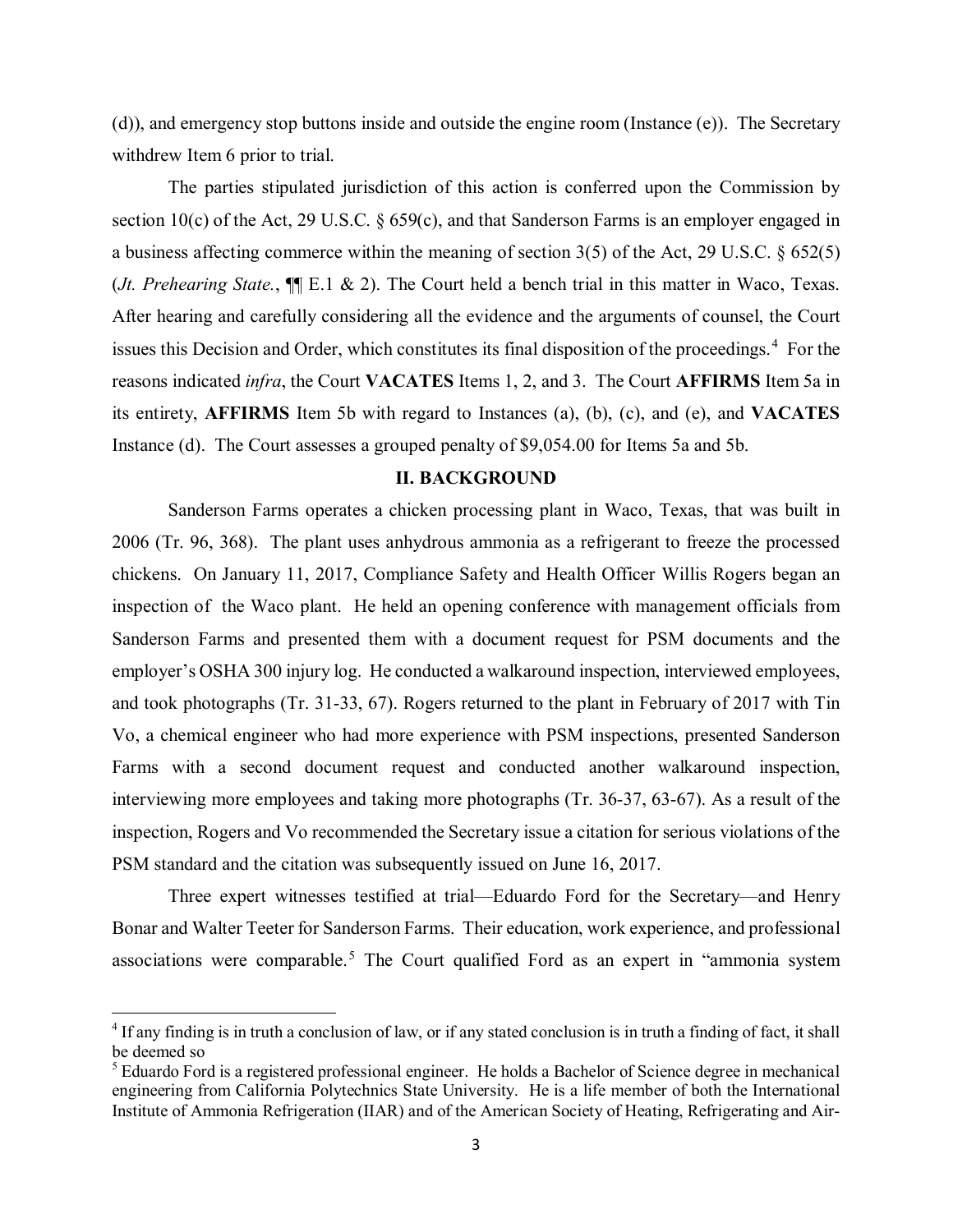construction, safety, design, and installation." (Tr. 239, 240). The Court qualified Bonar and Teeter as experts "in the field of ammonia refrigeration systems and process safety management." (Tr. 367, 368, 415, 417-18).

#### **III. ANALYSIS**

 The fundamental objective of the Act is to prevent occupational deaths and serious injuries. between the Secretary and cited employers. *Cuyahoga Valley Ry. Co. v. United Transp. Union* 474 *Whirlpool Corp. v. Marshall*, 445 U.S. 1, 11 (1980). The Commission serves as a "neutral arbiter" U.S. 3, 7 (1985). Thus, Congress vested the Commission with the "adjudicatory powers typically exercised by a court in the agency-review context." *Martin v. Occupational Safety and Health Review Comm'n (CF&I Steel Corp.)*, 499 U.S. 144, 151, 154 (1991).

The Court of Appeals for the Fifth Circuit, where the action arose,<sup>[6](#page-3-0)</sup> has held the Secretary "must show by a preponderance of the evidence: (1) that the cited standard applies; (2) noncompliance with the cited standard; (3) access or exposure to the violative conditions; and (4) reasonable due diligence." Sanderson Farms, Inc. v. Perez, 811 F.3d 730, 735 (5th Cir. 2016). reasonable due diligence." *Sanderson Farms, Inc. v. Perez*, 811 F.3d 730, 735 (5th Cir. 2016).<br>
Conditioning Engineers (ASHRAE), as well as a member of the Refrigeration Engineers Technician that the employer had actual or constructive knowledge of the conditions through the exercise of

 $\overline{\phantom{a}}$ 

 Association (RETA) (Tr. 230-31). Since 1970, he has gained extensive experience in the refrigeration Bonar is a registered professional engineer who holds a Bachelor of Science degree in mechanical and a life member of ASHRAE (Tr. 364-65). Since 1975, Bonar has worked for Bonar Engineering and Construction, which designs and constructs "refrigeration systems on an industrial scale," that are "primarily ammonia based." (Tr. 361.) He designed the refrigeration system for the facility (Tr. 361). economics from North Carolina State University (Tr. 413). He has served with the IIAR since 1995 and is industry, working for Carrier Machinery, the Campbell Soup Company, and Tyson Foods, among other businesses (Tr. 232-33). In 2005, Ford started Coldworks Engineering, a consulting firm (Tr. 233). Henry engineering from the University of Florida (Tr. 363). He is a charter member and former president of IIAR Bonar also helped develop Sanderson Farms' PSM program for the facility (Tr. 362). Walter Teeter is a registered professional engineer and holds Bachelor of Science degrees in mechanical engineering and in "currently the ammonia refrigeration foundation chairman and immediate past chairman of IIAR." (Tr. 414- 15.) He is the CEO of Republic Refrigeration, an industrial refrigeration contractor, which he started in 1989. He has worked with Sanderson Farms since 1991, installing and maintaining refrigeration systems (Tr. 411-12).

<span id="page-3-0"></span> precedent.'" *Dana Container, Inc.*, 25 BNA OSHC 1776, 1792 n.10 (No. 09- 1184, 2015), *aff'd*, 847 F.3d <sup>6</sup> Under the Act, an employer may seek review in the court of appeals in the circuit in which the violation occurred, the circuit in which the employer's principal office is located, or the District of Columbia Circuit. 29 U.S.C. § 660(a). The Secretary may seek review in the circuit in which the violation occurred or in which the employer has its principal office. 29 U.S.C. § 660(b). "[I]n general, '[w]here it is highly probable that a Commission decision would be appealed to a particular circuit, the Commission has ... applied the precedent of that circuit in deciding the case—even though it may differ from the Commission's 495 (7th Cir. 2017) (citation omitted). Therefore, the Court applies the precedent of the Fifth Circuit in deciding the case, where it is highly probable that a Commission decision would be appealed to.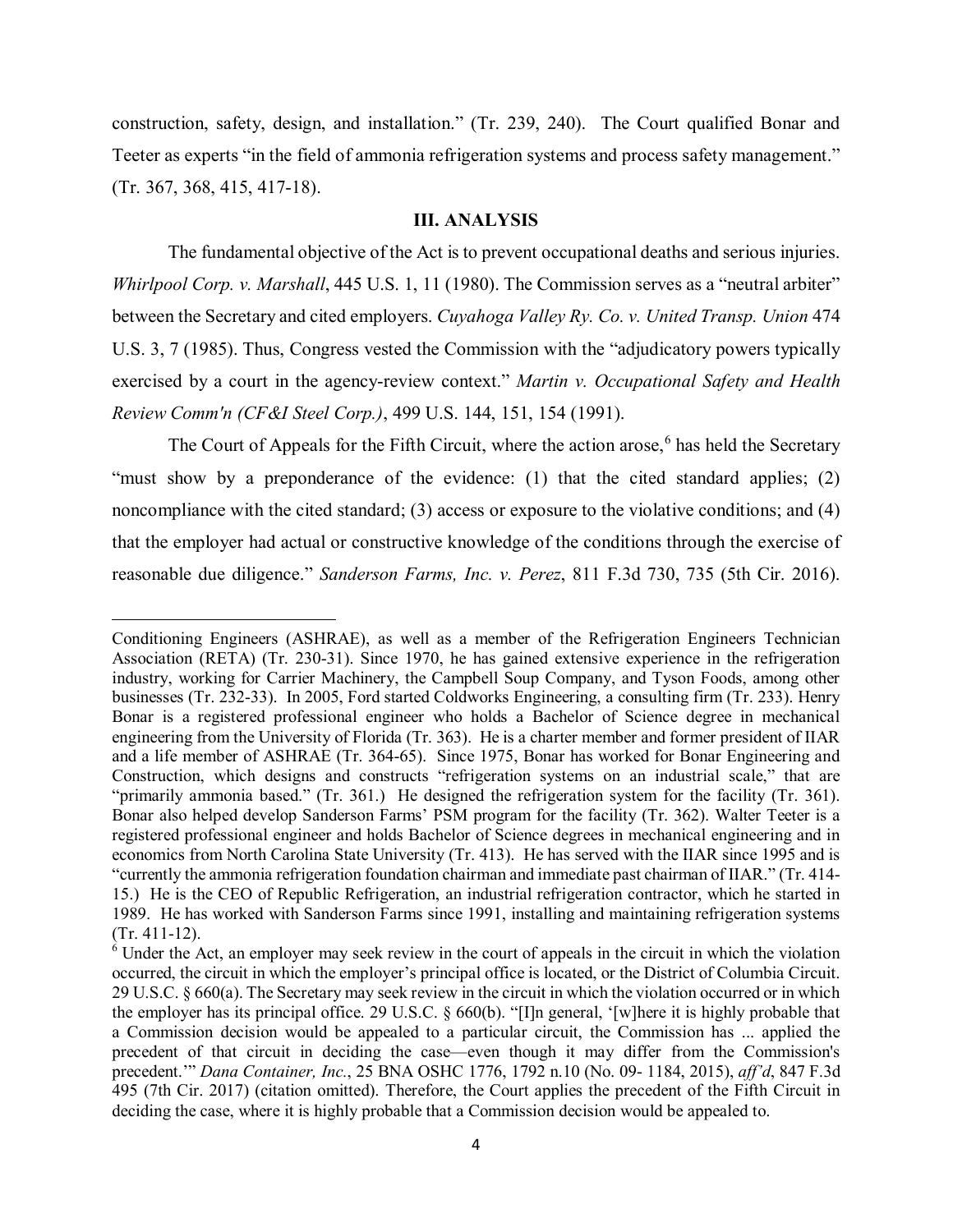Further, the Fifth Circuit has held "hazard is generally presumed in safety standards unless the regulation requires the Secretary to prove it." *Id.* [7](#page-4-0)

 the Commission has recently noted in *BP Products North America, Inc.*, one significant aspect of equipment and use this information to self-assess the equipment for hazards, and then, if necessary, 0637, 2018). The PSM standard took effect in May 1992 as a performance standard. Process Safety Management of Highly Hazardous Chemicals, 57 Fed. Reg. 6356, 6356, 6360 (Feb. 24, 1992). As the PSM standard is the requirement that employers compile information about their process to implement corrective safeguards. *BP Prod. N. Am., Inc.,* 2018 WL 5314836, at \*1 (No. 10-

 0637, 2018). The PSM provision cited in Items 1, 2, and 3 required Sanderson Farms to "document that of its process safety information under § 1910.119(d). The PSM provision cited in Item 5a equipment complies with recognized and generally accepted good engineering practices" as part required Sanderson Farms to "establish and implement written procedures to maintain the ongoing integrity of process equipment." The PSM provision cited in Item 5b required Sanderson Farms to perform "inspections and tests" on "process equipment." 29 C.F.R. § 1910.119(d)(3)(ii),  $(d)(3)(i)(B), (d)(3)(i)(E), (i)(2), (i)(4)(i).$ 

 RAGAGEP is not defined in either the text of the PSM standard, its preamble, or the non- codes and "technically recognized report[s]" from engineering societies. 29 C.F.R. § 1910.119, App.  $C.3$ .<sup>[8](#page-4-1)</sup> At issue in this case is whether the Secretary has met his burden to establish that mandatory Appendix C. However, Appendix C provides some examples of what could be used to "establish" RAGAGEP, such as requirements contained in published consensus standards and

 $\overline{\phantom{a}}$ 

<span id="page-4-0"></span> appropriate to provide safe or healthful employment and places of employment." 29 U.S.C. § 652(8). Thus, standard, the Secretary is not ordinarily required to prove the existence of a hazard each time a standard is  $<sup>7</sup>$  An occupational safety and health standard may only be promulgated if "reasonably necessary or</sup> the Fifth Circuit has noted "[s]ince OSHA is required to determine that there is a hazard before issuing a enforced." *Sanderson Farms*, 811 F.3d at 735.

<span id="page-4-1"></span> $8$  In 2013, OSHA also published a request for information that cited to a source definition for RAGAGEP with OSHA's intent when it promulgated the [PSM] standard": from the Center for Chemical Process Safety, which "is not an official OSHA definition, [but] is consistent

 detail generally approved ways to perform specific engineering, inspection or mechanical integrity Recognized And Generally Accepted Good Engineering Practices ... are the basis for engineering, operation, or maintenance activities and are themselves based on established codes, standards, published technical reports or recommended practices (RP) or similar documents. RAGAGEPs activities, such as fabricating a vessel, inspecting a storage tank, or servicing a relief valve.

*Process Safety Management and Prevention of Major Chemical Accidents*, 78 Fed. Reg. 73,756, 73,761 (Dec. 9, 2013)*.*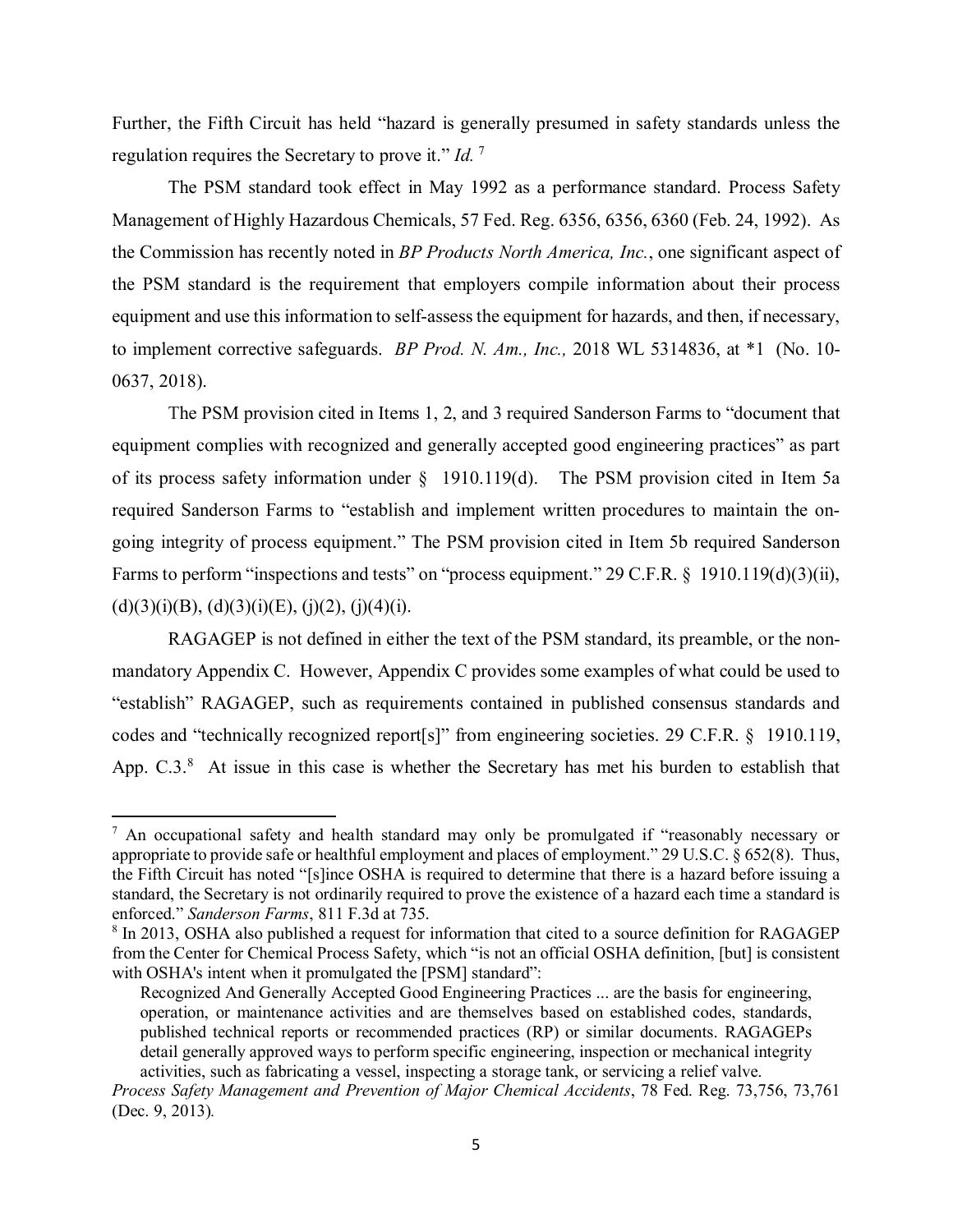Sanderson Farms was obligated under the PSM standard to comply with the specific engineering practices that he asserts is RAGAGEP.

#### **A. Item 1**

 The parties stipulated "Sanderson Farms chose to follow as its RAGAGEP ASHRAE 15- Sanderson Farms document prepared as part of its PSM program, which stated in relevant part, "[t]he standard used in this PSM program to meet RAGAGEP requirements is ANSI-ASHRAE 15." (Ex. C-2) (emphasis added). 2004."[9](#page-5-0) (*Jt. Prehearing State.*, ¶ D.2.) This stipulation is supported by an August 6, 2015 revised

 Each disputed instance in Item 1 asserts Sanderson Farms "did not document compliance vapors." Specifically, the Secretary contends Sanderson Farms failed to comply with its chosen RAGAGEP, and therefore violated § 1910.119(d)(3)(ii) with regard to Instances (a), (d), and (e). with its chosen" RAGAGEP and alleges employees were exposed "to inhalation of ammonia Sanderson Farms defends itself against this charge, stating,

 ASHRAE is not the ultimate authority for Sanderson Farms which [is] obligated to first comply with the International Mechanical Code (IMC). The IMC is the governing code and therefore qualifies as law, whereas the IIAR-2 1999 and ASHRAE-15 2004 are industry standards that are, in some instances, incorporated into the IMC by reference. In those instances, the Company has chosen to follow ASHRAE-15 instead of IIAR-2. In this case, the IMC dictates whether an ammonia detector is required, and ASHRAE is relied upon by the Company in determining [the] type and construction of doors used for its machinery room.

(*Resp't's Br.,* pp. 29-30.)

 $\overline{\phantom{a}}$ 

#### **1. Instance (a)**

Instance (a) of Item 1 of the citation alleges Sanderson Farms did not document compliance with its chosen RAGAGEP, "ANSI/ASHRAE-15 2004, Section 8.11.2.1, as the refrigeration machinery room did not contain ammonia detectors."

#### *(1) The Cited Standard Applies to the Cited Condition*

Section 1910.119 is found in *Subpart H—Hazardous Materials* of OSHA's general industry standards and addresses process safety management of highly hazardous chemicals. The *Purpose* statement of § 1910.119 provides, "This section contains requirements for preventing or

<span id="page-5-0"></span><sup>&</sup>lt;sup>9</sup> The parties also agreed "Sanderson Farms is obligated by law to follow the International Mechanical Code." (Jt. Prehearing State., ¶ D. 3.)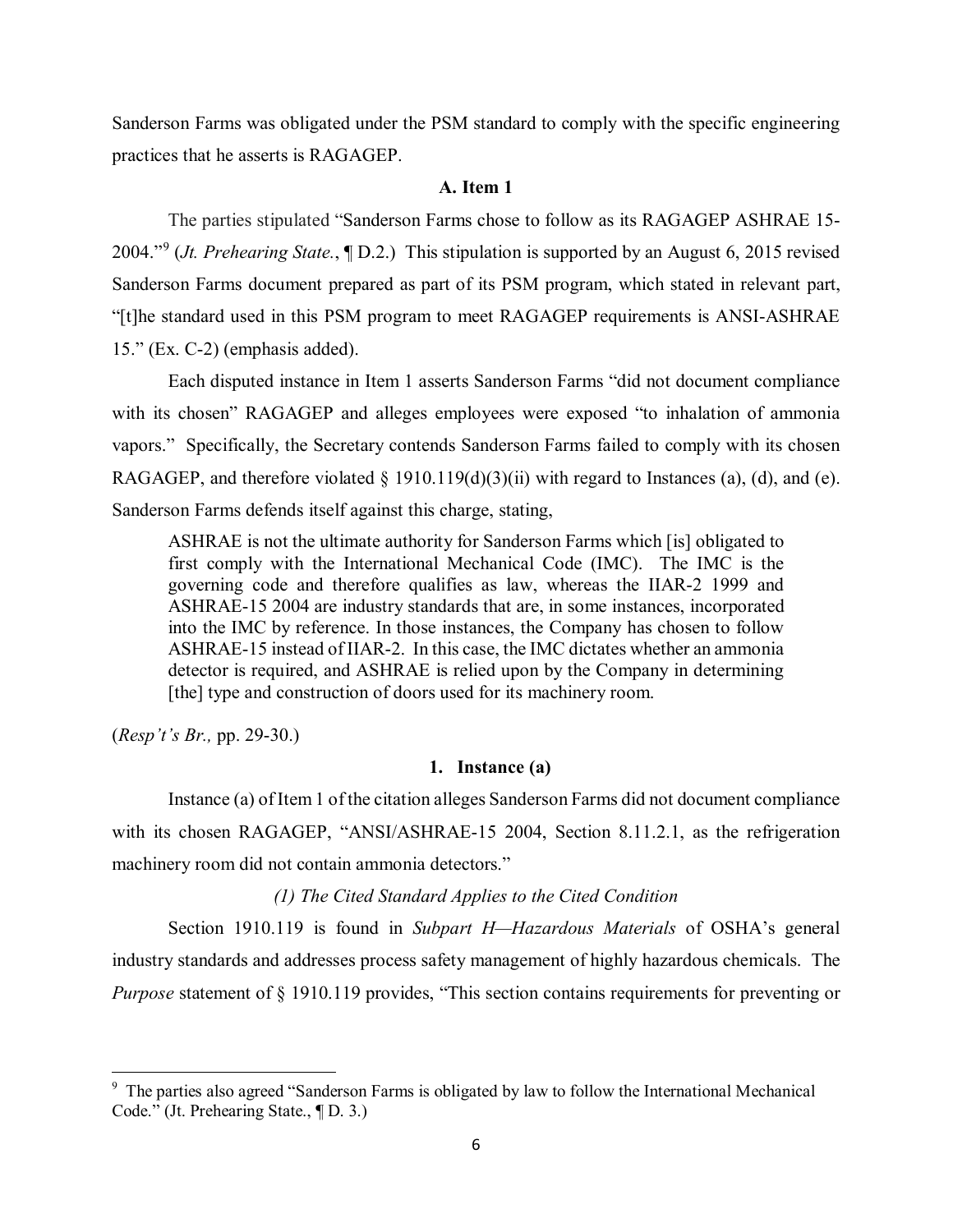chemicals. These releases may result in toxic, fire or explosion hazards." minimizing the consequences of catastrophic releases of toxic, reactive, flammable, or explosive

 ammonia." (*Jt. Prehearing State.*, ¶ D.1) Therefore, the cited subsection of the PSM standard The standard applies to a process "which involves a chemical at or above the specified threshold quantities listed in appendix A to this section[.]" Appendix A lists 10,000 pounds as the threshold quantity for anhydrous ammonia. The parties stipulated, "[t]he refrigeration system located in the Sanderson Farms Waco facility contains over 10,000 pounds of anhydrous applies to the cited condition in Instance (a) of Item 1.

### *(2) The Secretary Failed to Prove Noncompliance with the Terms of the Standard*

 Section 8.11.2.1 of ANSI/ASHRAE 15-2004 provides in relevant part that "[e]ach Section 8.11.2.1 further provides "[t]he alarm shall annunciate visual and audible alarms inside the refrigerating machinery room and outside each entrance to the refrigerating machinery room." no ammonia detectors." (*Jt. Prehearing State.*, ¶ D(5)). According to the Secretary, his expert, refrigerating machinery room shall contain a detector, located in an area where refrigerant from a leak will concentrate, that actuates an alarm and mechanical ventilation[.]" (Ex. C-3, p. 12.) (*Id.*) The parties stipulated "the machinery room in the Sanderson Farms Waco facility contained Mr. Ford, opined "that ammonia detectors are required in the machinery room." (*Sec'y's Br.*, p. 19) (*citing* Tr. 243:22-24). The Court does not agree with the Secretary or his expert.

 $8.12(g)$ ." (Ex. C-3, p. 12.) Since the refrigerating machinery room at issue used ammonia, the Secretary's reliance on Section 8.11.2.1 is misplaced. Rather, the Secretary was required to refer A2, A3, B2, and B3 are used, the machinery room shall conform to Class 1, Division 2, of the National Electrical Code." (*Id.* at 13.) Ammonia falls into Group B2 (*see id.* at 9), and therefore, Section 8.11.2.1 provides for an exception,<sup>[10](#page-6-0)</sup> which indicates "[f]or ammonia, refer to to Section 8.12(g) to determine compliance, which provides that "[w]hen refrigerants of Groups

l

<span id="page-6-0"></span> have consistently held ... that it is the burden of the party who is claiming an exemption to prove its applicability."), *aff'd*, 578 F.2d 1021 (5th Cir. 1978)." *Houston Aquarium, Inc.,* 27 BNA OSHC 1761,  $10$  As the party seeking the benefit of the exception(s), Sanderson Farms has the burden of proving it meets the criteria. "[T]he Commission has long held that the party claiming the benefit of an exception bears the burden of proof. *See C.J. Hughes Constr., Inc.*, 17 BNA OSHC 1753, 1756 (No. 93-3177, 1996) ("A party seeking the benefit of an exception to a legal requirement has the burden of proof to show that it qualifies for that exception."); *see also Stephenson Enters., Inc.*, 4 BNA OSHC 1702, 1705 (No. 5873, 1976) ("We 1765, n. 13 (No. 12-1617, 2019).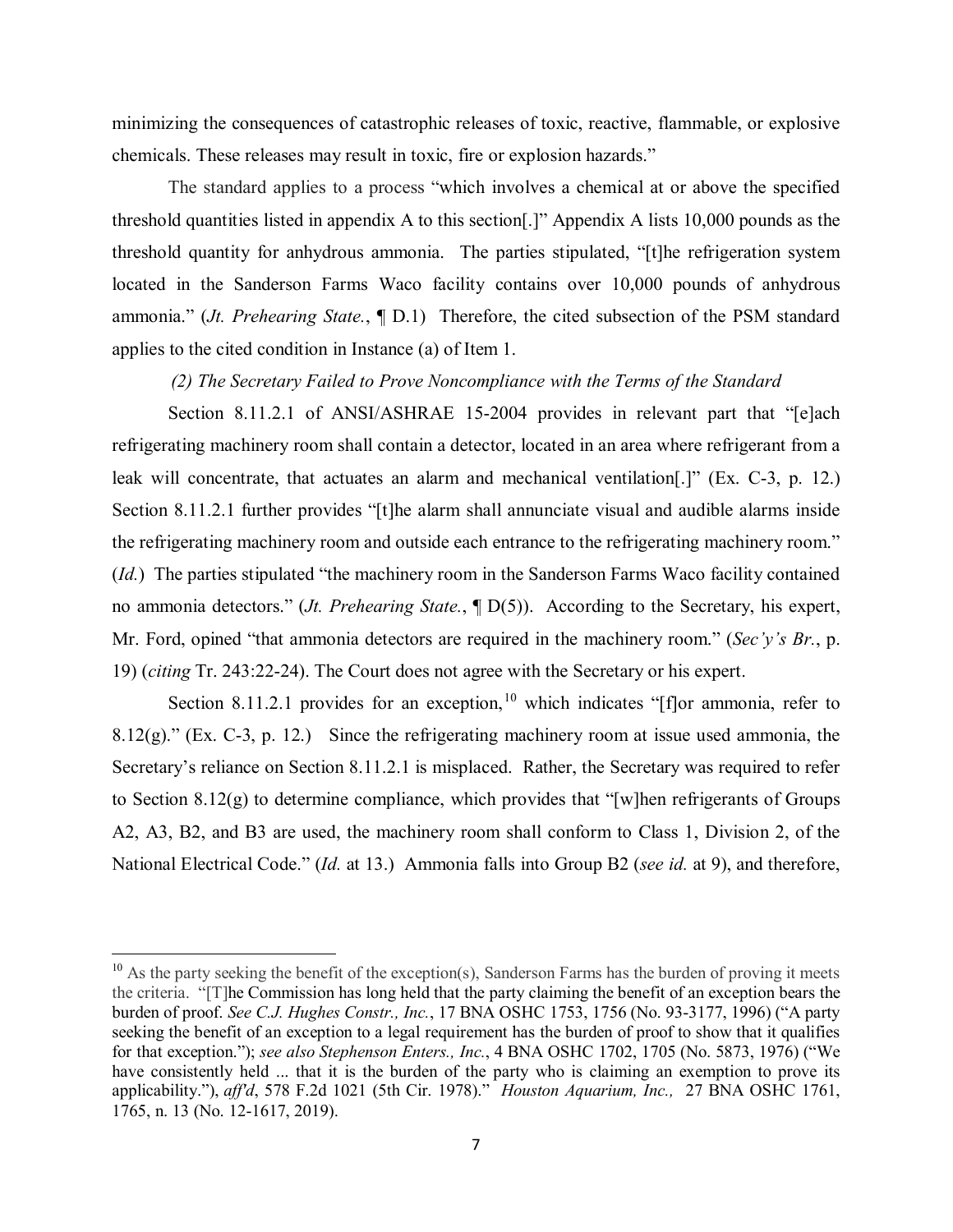unless another exception applies, Sanderson Farms' machinery room was required to conform to Class 1, Division 2, of the National Electrical Code.

 However, another exception does apply. Section 8.12(g)'s exception indicates "[w]hen ammonia is used, the requirements of Class 1, Division 2, of the National Electrical Code shall not apply providing the requirements of 8.12(h) are met." (*Id.* at 13.) Therefore, Sanderson Farms' machinery room was not required to conform to Class 1, Division 2, of the National Electrical Code *if* it met the requirements of Section 8.12(h). Section 8.12(h) mandates "[w]hen ammonia is Code providing (1) the mechanical ventilation system in the machinery room is run continuously and failure of the mechanical ventilation system actuates an alarm or (2) the machinery room is equipped with a detector, conforming to 8.11.2.1, except the detector shall alarm at 1,000 ppm."  $(Id.)$  (*Id.*) It is undisputed that Sanderson Farms runs the mechanical ventilation system in the used, the machinery room is not required to meet Class 1, Division 2, of the National Electrical

 machinery room continuously (Tr. 146, 372). The parties also stipulated "were the ventilation Prehearing State.,  $\P D(7)$ ). Therefore, Sanderson Farms contends it has met the series of exceptions to sections 8.11.2.1 and 8.12 and is not required to have ammonia detectors in its machinery room. system in the machinery room to fail, a visual-only alarm would trigger in the control room." (Jt.

 were required. (Tr. 243.) Ford appears to confuse the requirement in section 8.11.2.1 for the alarm tripped by the ammonia detector with the alarm required in section 8.12(h) that is tripped by failure of the mechanical ventilation system. Ron Snyder, the maintenance manager for Sanderson Farms, testified if the mechanical ventilation system in the machinery room failed, an LED strobe light in the refrigeration office will start flashing (Tr. 303-04.) This flashing light meets the requirement set out in section 8.12(h) that failure of the ventilation system "actuates an alarm." The Court agrees with Snyder and concludes, *infra*, there is no requirement in section 8.12(h) that the alarm The Secretary's expert, Eduardo Ford, disagrees, opining both visual and audible alarms inside the refrigeration machinery room and outside each entry to the refrigeration machinery room be visual and audible and be located in certain areas.<sup>[11](#page-7-0)</sup>

l

<span id="page-7-0"></span><sup>&</sup>lt;sup>11</sup> The numerous references to the *National Electrical Code* in the cited sections of the ASHRAE standard caused much of the confusion between the parties regarding this item and is something of a red herring. caused much of the confusion between the parties regarding this item and is something of a red herring. The Secretary argues the exception in section 8.11.2.1(a) "refers to the *National Electrical Code*, not the requirement to install an ammonia detector." (Sec'y's Br., p. 23). If the references to the Class 1, Division 2, locations are omitted (which is appropriate because Sanderson Farms has established it is not required to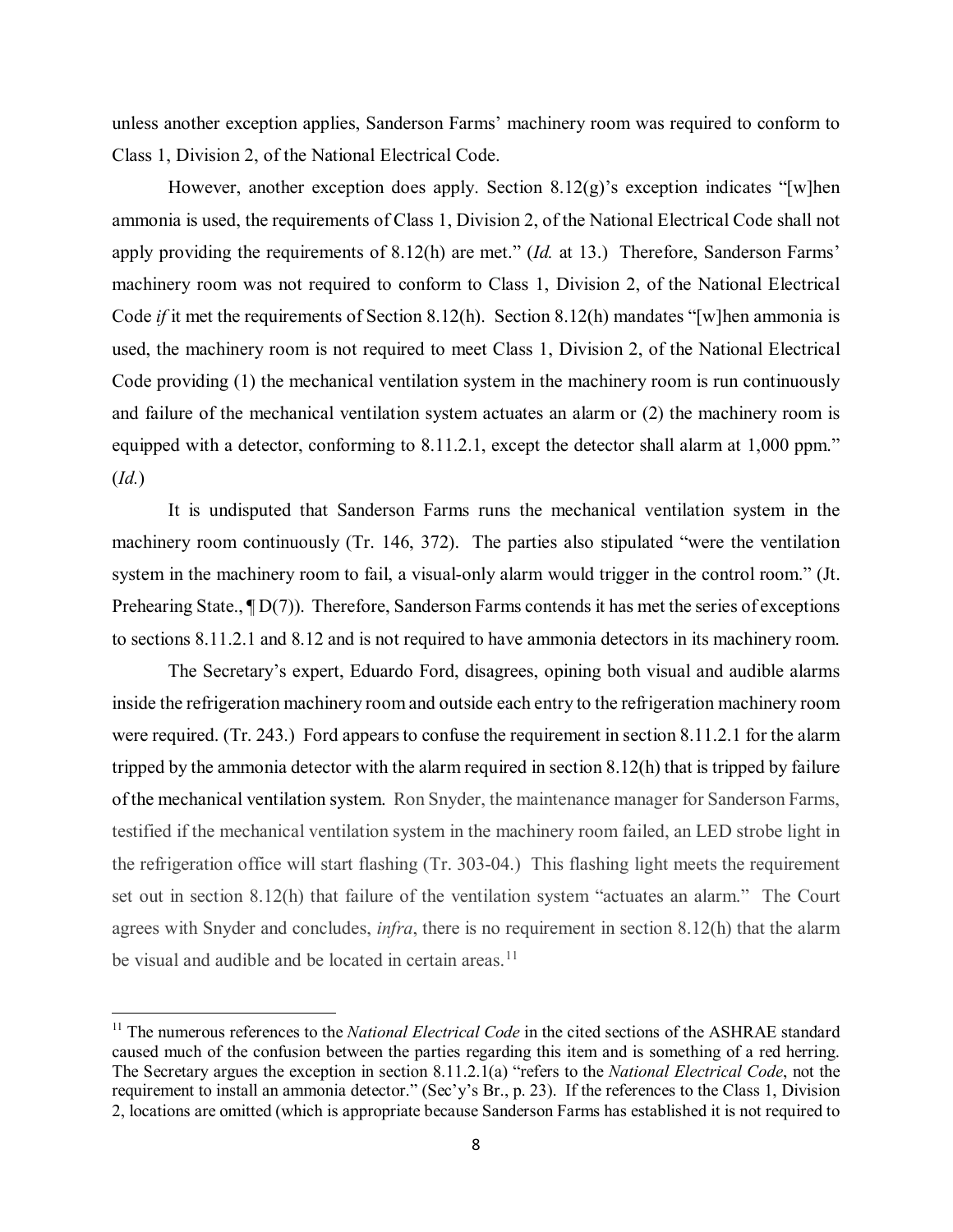The Secretary believes he has found a similar flaw in the Sanderson Farms interpretation of section 8.11.2.1 with regard to the exception for water.

 asking the Court to interpret this as removing the requirement to equip the located in the refrigerating machinery room." . . . The first exception points to and requirement to use a detector. If the exception in 8.11.2.1 were meant to remove Sanderson Farms ostensibly relies on the word "exception" in Section 8.11.2.1, machinery room with an ammonia detector, full stop, without context. However, Sanderson Farms' argument is undercut by the second exception in 8.11.2.1, which explicitly states, "Detectors not required when only stems using R-718 (water) are refers to the National Electrical Code. The second exception explicitly removes the the requirement to use a detector when using ammonia as a refrigerant, ASHRAE 15-2004 could have explicitly stated so, as it does with water. Any confusion that the term "exception" may cause is mitigated by the explicit language of the provision to which the exception points.

# (Sec'y's Br., p. 24.)

 $\overline{\phantom{a}}$ 

 The Secretary's argument is not sound. The purpose of the exception is not "to remove the employer with the option of either running continuous ventilation *or* using a detector that alarms 8.12 by demonstrating it runs continuous ventilation in its machinery room. The Secretary has failed to establish Sanderson Farms was not in compliance with the ASHRAE standard. requirement to use a detector when using ammonia as a refrigerant," but rather, it is to provide the at 1,000 ppm of ammonia. Sanderson Farms has met the exceptions set out in sections 8.11 and

 RAGAGEP is misplaced. As indicated *supra*, the parties stipulated "Sanderson Farms is obligated Furthermore, the Secretary's reliance on the ASHRAE standard as the only applicable by law to follow the International Mechanical Code." (*Jt. Prehearing State.*, ¶ D.3) Sanderson

 exceptions becomes clearer: Section 8.11.2.1(a) requires employers to maintain a refrigerant detector in to 8.12(g) when ammonia is used. Section 8.12(g) directs the reader to 8.12(h) "[w]hen ammonia is used." with requirements set out in the *National Electrical Code* if "(1) the mechanical ventilation system in the machinery room is run continuously and failure of the mechanical ventilation system actuates an alarm[.]" of a detector without exception, section 8.12(h) could not logically provide for the option of continuous principles of statutory construction")." *BP Prod. N. Am., Inc.,* 2018 WL 5314836, at \*8, n. 8. meet Class 1, Division 2, of the *National Electrical Code* as set out in section 8.12(h)(1)), the aim of the each machinery room that activates visual and audible alarms except "[f]or ammonia," and directs the reader Section 8.12(h) provides in relevant part "[w]hen ammonia is used" the employer does not need to comply If this sequence is read as the Secretary interprets it, then either section 8.11.2.1, requiring a detector (whose absence is the alleged violative condition here), or section 8.12(h)(2), requiring a detector "conforming to 8.11.2.1, except the detector shall alarm at 1,000 ppm," is superfluous. If section 8.11.2.1 requires the use ventilation *or* a detector. Such an interpretation is not permissible. *See Ryder Truck Lines, Inc.*, 1 BNA OSHC 1326, 1328 (No. 391, 1973) (refusing to construe one part of standard in a way that would "render [another] meaningless or superfluous," because "[b]y so doing we would act in contravention of well settled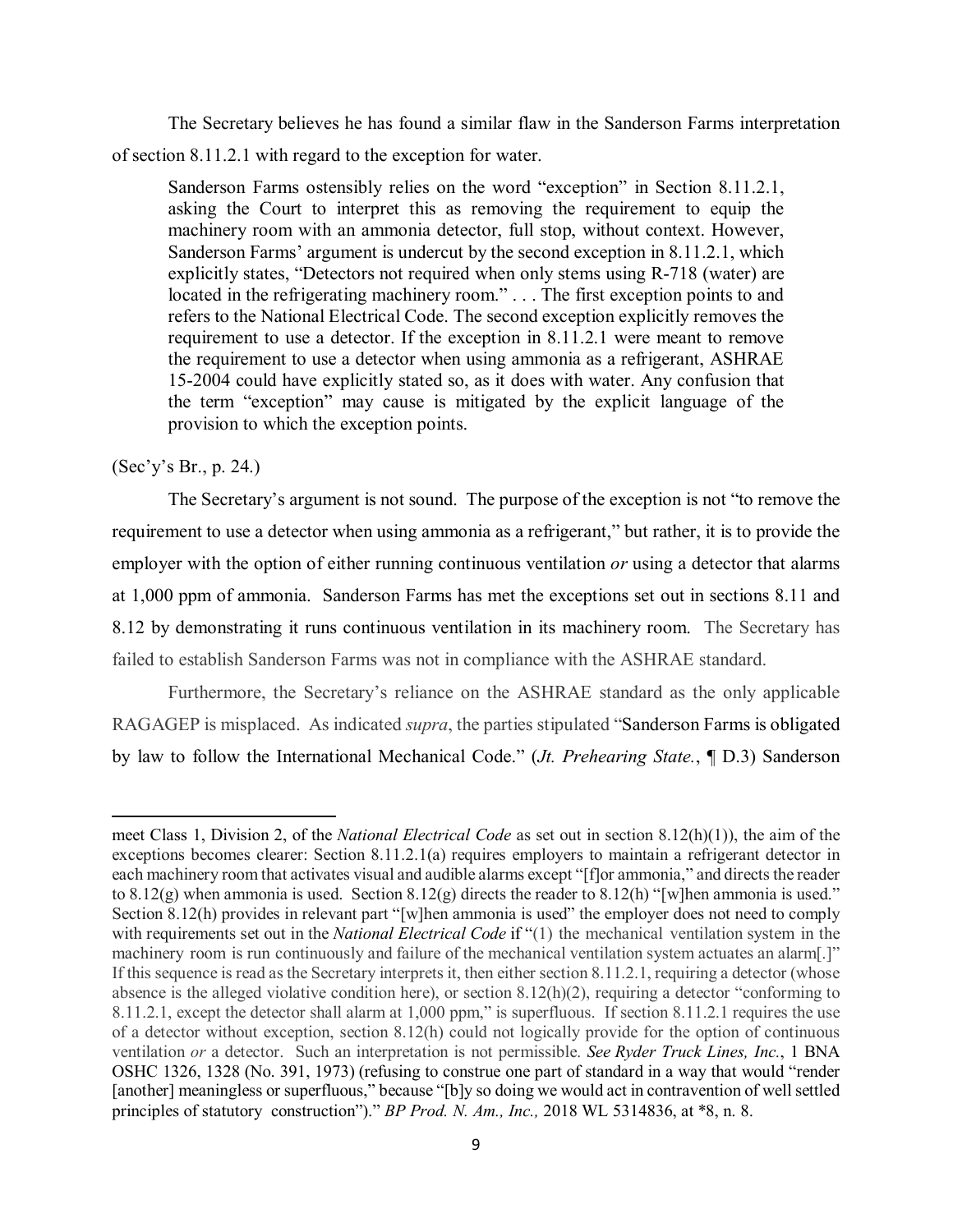Farms lists the IMC in its PSM document as one of the codes used in designing and constructing the closed ammonia refrigeration system at its Waco Facility (Ex. C-2). Bonar testified the IMC is "the primary mechanical code that serves mechanical systems including ammonia. And it's the one you would go to for whatever you needed in a mechanical system." (Tr. 368.) In the event the IMC conflicts with the ASHRAE standard, the IMC takes precedence (Tr. 370).<sup>12</sup> Ford acknowledged the IMC is RAGAGEP (Tr. 267). Vo also acknowledged the IMC is RAGAGEP. Looking at Exhibit C-2, he stated, "In here it lists several RAGAGEPs. It's IIAR/ANSI-2, 1999, International Mechanical Code. National Electrical Code, 2005 edition. It goes on and item number 6 is the ASHRAE 15-2004, Refrigeration Code." (Tr. 70.)

Section 1106.3 of the IMC provides,

**1106.3 Ammonia room ventilation.** Ventilation systems in ammonia machinery rooms shall be operated continuously.

## **Exceptions:**

- 1. Machinery rooms equipped with a vapor detector that will detection level not to exceed 1,000 ppm; or automatically start the ventilation system and actuate an alarm at a
- 2. Machinery rooms conforming to the Class1, Division 2, hazardous location classification requirements of NFPA 70.

(Ex. R-1, p. 19.)<sup>13</sup>

 $\overline{\phantom{a}}$ 

 contends Sanderson Farms must comply with its chosen RAGAGEP, the ASHRAE standard. In Thus, under the IMC, an acknowledged RAGAGEP, an ammonia detector is not required in machinery rooms where the ventilation system is operated continuously. The Secretary

<span id="page-9-0"></span> ASHRAE. (Tr. 249; Ex. C-9, p.4.) <sup>12</sup> The Secretary states, without citation to any authority, "the IMC does not supersede or contradict the ammonia detector requirement in ASHRAE 15-2004." (Sec'y's Br., p. 22.) However, the Secretary's own expert acknowledges in his testimony and in his Technical Opinion Report that the IMC supersedes the

<span id="page-9-1"></span> on the IMC, that refrigerant detectors in machinery rooms "shall be provided as required by the *International Fire Code*." (Sec'y's Br., p. 22) (Ex. R-1, p. 87). However, the version cited by the Secretary of the *International Fire Code*." (Ex. R-1, p. 91). Surprisingly, neither party listed the *International Fire Code* as an exhibit in the *Joint Prehearing Statement* and there is no copy of it in the record (Tr. 79-85). As the Court noted at trial, it is "not sure how anybody is supposed to make a determination as to whether either version of the *International Fire Code* requires for refrigerant detectors in machinery rooms. in machinery rooms (Tr. 439).) The Secretary's argument on this point is rejected. <sup>13</sup> The Secretary points to "a contradictory IMC provision" he believes undercuts Sanderson Farms' reliance is the 2003 version and the version that applied at the time of the citations at issue was the 2006 version, which mandated refrigerant detectors in machinery rooms "shall be provided as required by Section 606.8 or not you complied with the RAGAGEP if it references the *International Code -- Fire Code* and neither one of you have offered it as an exhibit in the record." (Tr. 84-85.) Nothing in the record indicates what However, expert witness Teeter testified the *International Fire Code* does not require ammonia detectors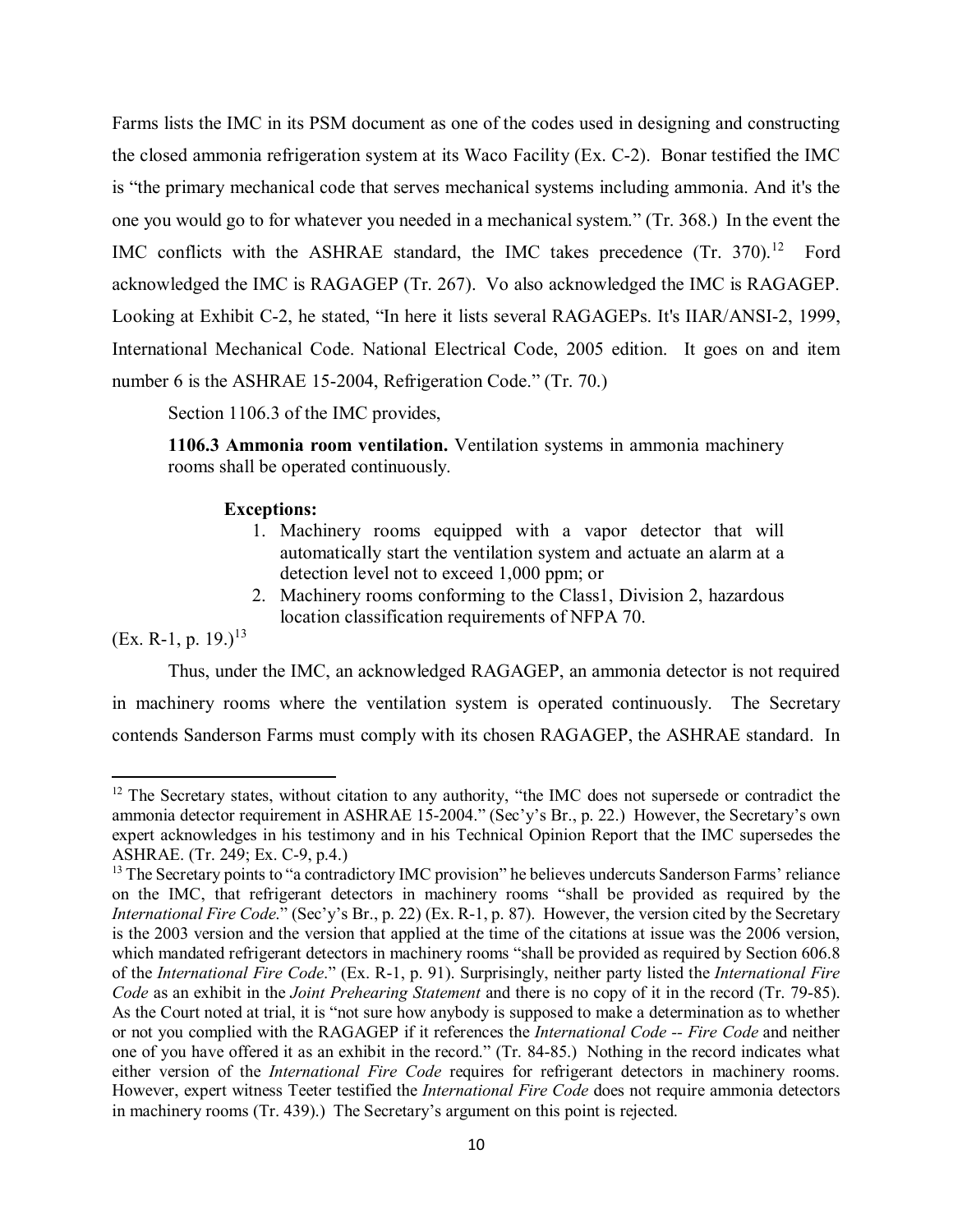to choose a specific RAGAGEP, we leave that up to the employer as a performance standard. (Tr. 16.) Sanderson Farms states in its PSM documentation that is designating the ASHRAE Initiatives), we need to clearly indicate that we are using ANSI-ASHRAE 15, so inspectors will his opening statement, the Secretary's counsel claimed, "OSHA does not require Sanderson Farms However, OSHA does mandate that once chosen, an employer must adhere to its RAGAGEP." standard as its RAGAGEP because, "[a]s advised by the Washington, DC office of OSHA (Directorate of Enforcement Programs, Office of Chemical Process Safety & Enforcement know the basis of the safety program." (Ex. C-2.)

 to one designated RAGAGEP, nor does any other section of the Code of Federal Regulations. The Secretary's policy is, therefore, not binding. *See Brock v. Cathedral Bluffs Shale Oil Co.*, 796 F.2d Section 1910.119(d)(3)(ii) does not, however, require the employer to choose and adhere 533, 539 (D.C. Cir. 1986) (noting that the "real dividing point between regulations [with binding legal effect] and general statements of policy [that are not binding] is publication in the Code of Federal Regulations.").

 [T]he critical feature of interpretive rules is that they are "issued by an agency to advise the public of the agency's construction of the statutes and rules which it obligation makes the process of issuing interpretive rules comparatively easier for agencies than issuing legislative rules. But that convenience comes at a price: Interpretive rules "do not have the force and effect of law and are not accorded that The Supreme Court has held agency interpretations are not legally enforceable. administers." *Shalala v. Guernsey Memorial Hospital*, 514 U.S. 87, 99 (1995) (internal quotation marks omitted). The absence of a notice-and-comment weight in the adjudicatory process." *Ibid.* 

*Perez v. Mortg. Bankers Ass'n*, 135 S. Ct. 1199, 1204 (2015).

 with recognized and generally accepted good engineering practices." The Commission has held, "[a]s the PSM standard is a performance oriented standard [,] . . . the most relevant source of RAGAGEP is the one on which the employer relied." *BP Prod. N. Am., Inc*, 2018 WL 5314836, at \*4. However, "given the very nature of RAGAGEP, multiple RAGAGEPs could exist for a single matter, either through consensus standards that take diverging approaches, or through an RAGAGEP." *Id.* at \*20, n. 16. Section  $1910.1119(d)(3)(ii)$  requires the employer to "document that equipment complies internal standard that, although different from a consensus standard's requirements, still constitutes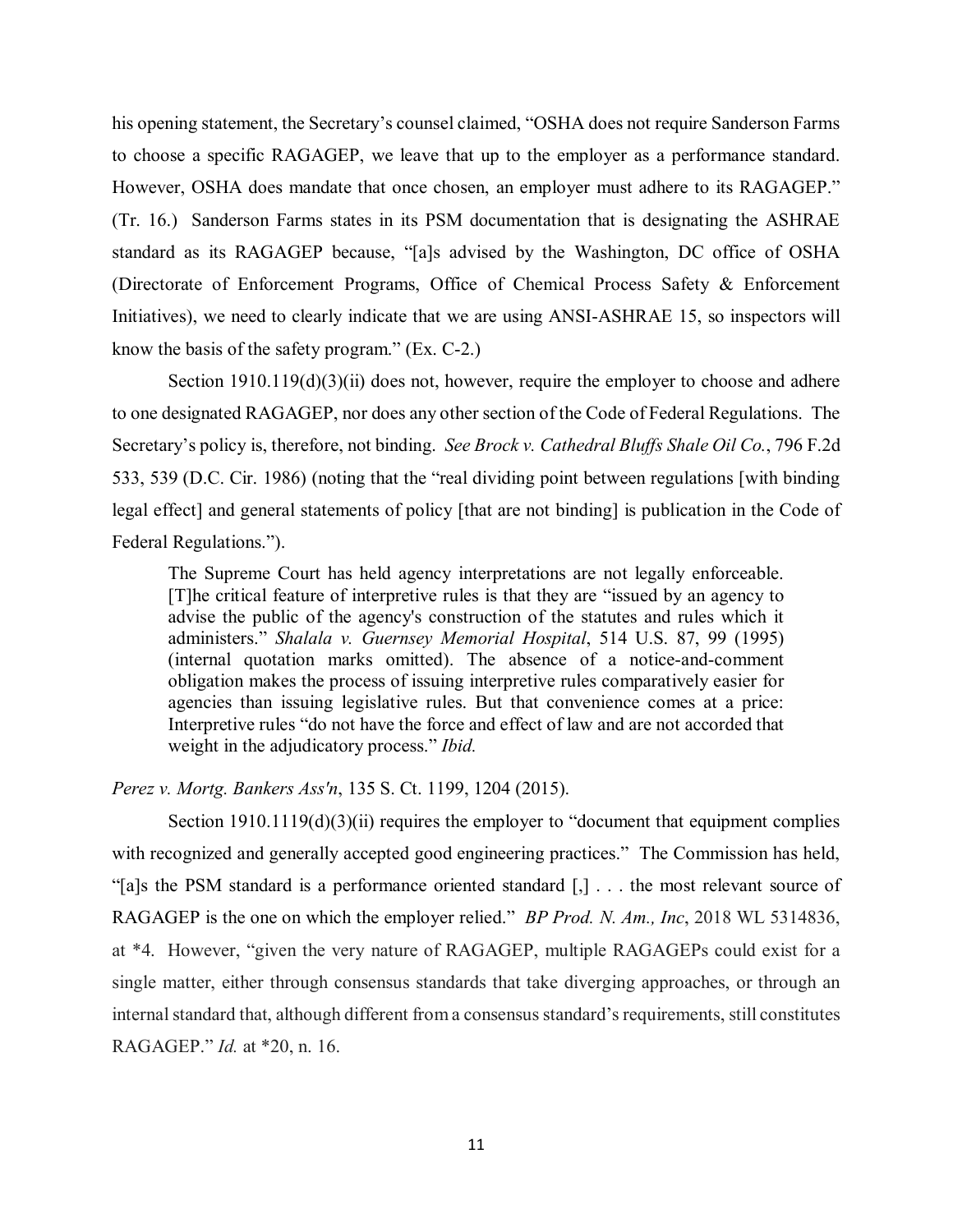The IMC is a RAGAGEP and Sanderson Farms complied with it by operating its ventilation system in the machinery room continuously. The Court concludes the Secretary has failed to establish Sanderson Farms was not in compliance with  $\S 1910.119(d)(3)(ii)$ . Therefore, Instance (a) of the citation must be vacated.

#### **2. Instances (d) and (e)**

 Instances (d) and (e) allege Sanderson Farms did not document compliance with its chosen not provided with outward opening doors." The parties stipulated "Rogers discovered a door with a malfunctioning hinge that prevented the door from tightly fitting into its frame during his initial inspection[;] . . . the machinery room has three exit doors, two to the outside and one to the interior of the building[;] . . . the door to the interior of the building opens into the machinery room [; and] Prehearing State.,  $\P D.8-11$ .) *Prehearing State.,*  $\P$  D.8-11.)<br>Exhibit C-4 comprises photographs showing a door that is not flush with the door frame. RAGAGEP, "ANSI/ASHRAE-15 2004, Section 8.11.2 and ANSI IIAR-2 1999, Section 6.3.1.5 when the engine room was not constructed with tight-sealing doors and when the engine room was . . . Sanderson Farms knew of the orientation of the doors exiting from the machinery room." (*Jt.* 

 the door frame, so the door would close properly (Tr. 34, 307). He stated maintenance manager Ron Snyder told him "the door had been in that condition for a while." (Tr. 35, 50-51.) Snyder denied he had noticed the faulty condition of the door prior to the day of the OSHA inspection (Tr. 306-07). The Court credits Wilson's testimony on this point. He spoke confidently and exhibited Rogers testified a maintenance crew arrived during the inspection and adjusted the hinge plate on no uncertainty regarding the identity of the person who informed him the door had not been selfclosing "for a while."<sup>14</sup>

# *The Cited Standard Does Not Apply to the Cited Conditions*

 The Secretary contends Sanderson Farms failed to comply with section 8.11.2 of the ASHRAE standard, its chosen RAGAGEP:

Each refrigerating machinery room shall have a tight-fitting door or doors opening outward, self-closing if they open into the building, and adequate to ensure freedom for persons to escape in an emergency.

 $\overline{\phantom{a}}$ 

<span id="page-11-0"></span> $14$  Vo testified that when he arrived at the facility approximately a month later, his "observation was the door could not close completely." (Tr. 68.)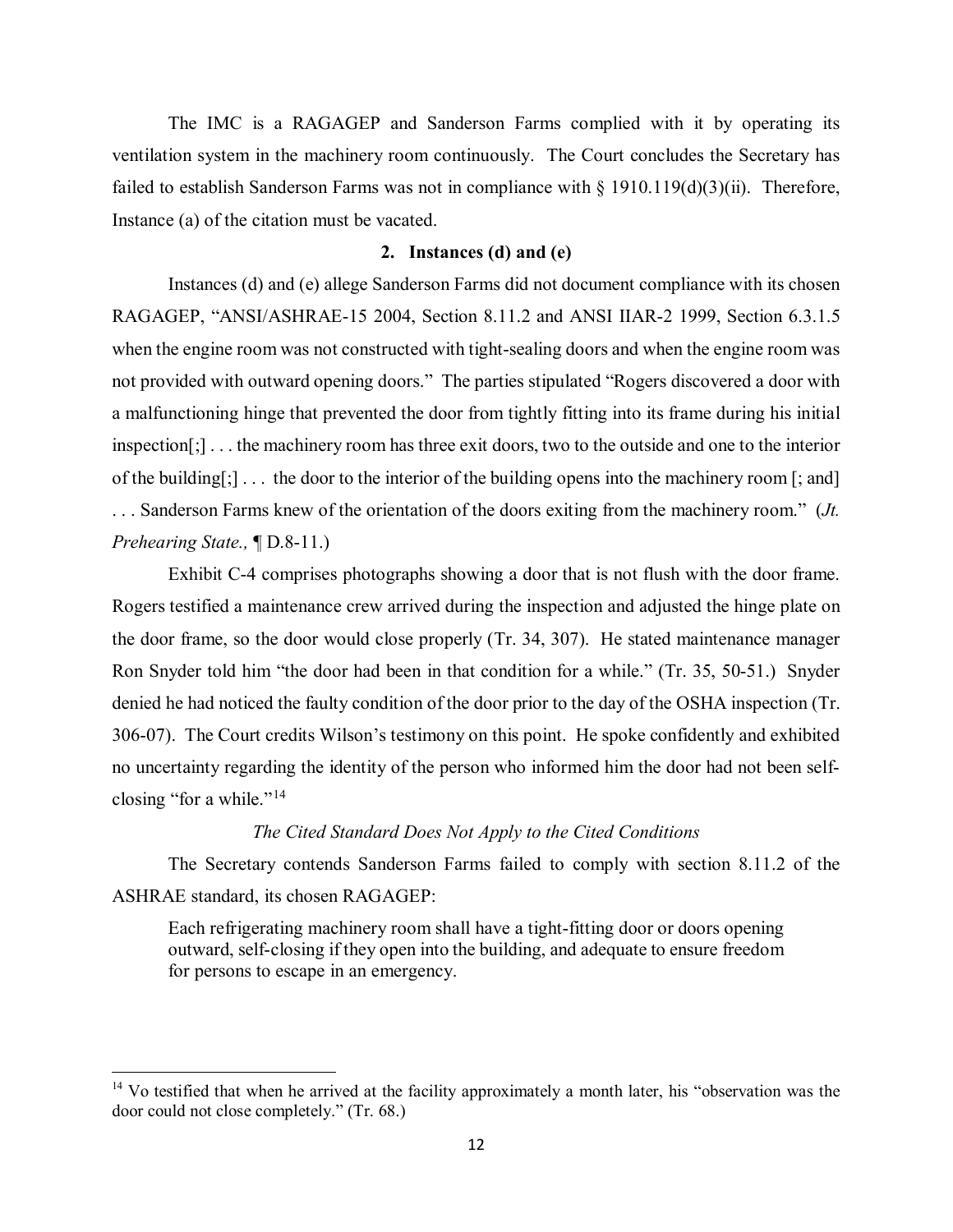The Secretary argues that since section 8.11.2 of the ASHRAE standard requires doors to be tight-fitting and outward opening, Sanderson Farms should be required to comply with it since compliance with RAGAGEP, then the provisions listed in the chosen ASHRAE-15 2004 must be which the company will comply." (Sec'y's Br., pp. 30-31.) Sanderson Farms argues § *Information pertaining to the equipment in the process.* The Court agrees with Sanderson Farms. the ASHRAE standard is its chosen RAGAGEP. "If section 1910.119(d)(3)(ii) requires followed. Sanderson Farms cannot pick and choose the provisions of its chosen RAGAGEP with  $1910.119(d)(3)(ii)$  does not apply to the doors at issue. Section  $1910.119(d)(3)$  is captioned

 Acceptance of the Secretary's position essentially would eliminate the first element of his requires the employer to document that *equipment* complies with recognized and generally accepted good engineering practices. The threshold element for proving a violation is that the cited standard applies to the cited condition. Here, the cited conditions are two *doors* to the engine room. The cited standard addresses the compliance of *equipment* with RAGAGEP. burden of proving the cited violation, which the Court declines to do. Section 1910.119(d)(3)(ii)

 these activities." 29 CFR § § 1910.119(b). Section 1910.119(b) defines facility as "the buildings, distinguishes between "buildings" (of which doors are a part) and "equipment." Further, two not process equipment (Tr. 381). Ford, the Secretary's expert witness, eventually also conceded Section 1910.119(b) of the PSM standard does not define equipment, but it does define *process*. "Process" means "any activity involving a highly hazardous chemical including any use, storage, manufacturing, handling, or the on-site movement of such chemicals, or combination of containers or equipment which contain a process." (*Id.*) Thus, the cited standard clearly experts in ammonia refrigeration systems and process safety management, one of whom was called by the Secretary, opined doors are not process equipment. Vo testified the doors to the engine room were not considered "equipment in the process." (Tr. 155-56.) Bonar also stated doors are they are not. (Tr. 284-86.)

 "An agency's interpretation of its standards is entitled to deference when it is reasonable is at odds with the language of the standard. The Secretary is asking the Court to strain the common and consistent with the language of the standard." *Brand Energy Sols. LLC*, 25 BNA OSHC 1386, 1390 (No. 09-1048, 2015). Here, the Secretary's interpretation of *equipment* is not reasonable and meaning of *equipment* to cover a door, a part of a building's structure. "In an adjudicatory proceeding, the Commission should not strain the plain and natural meaning of words...."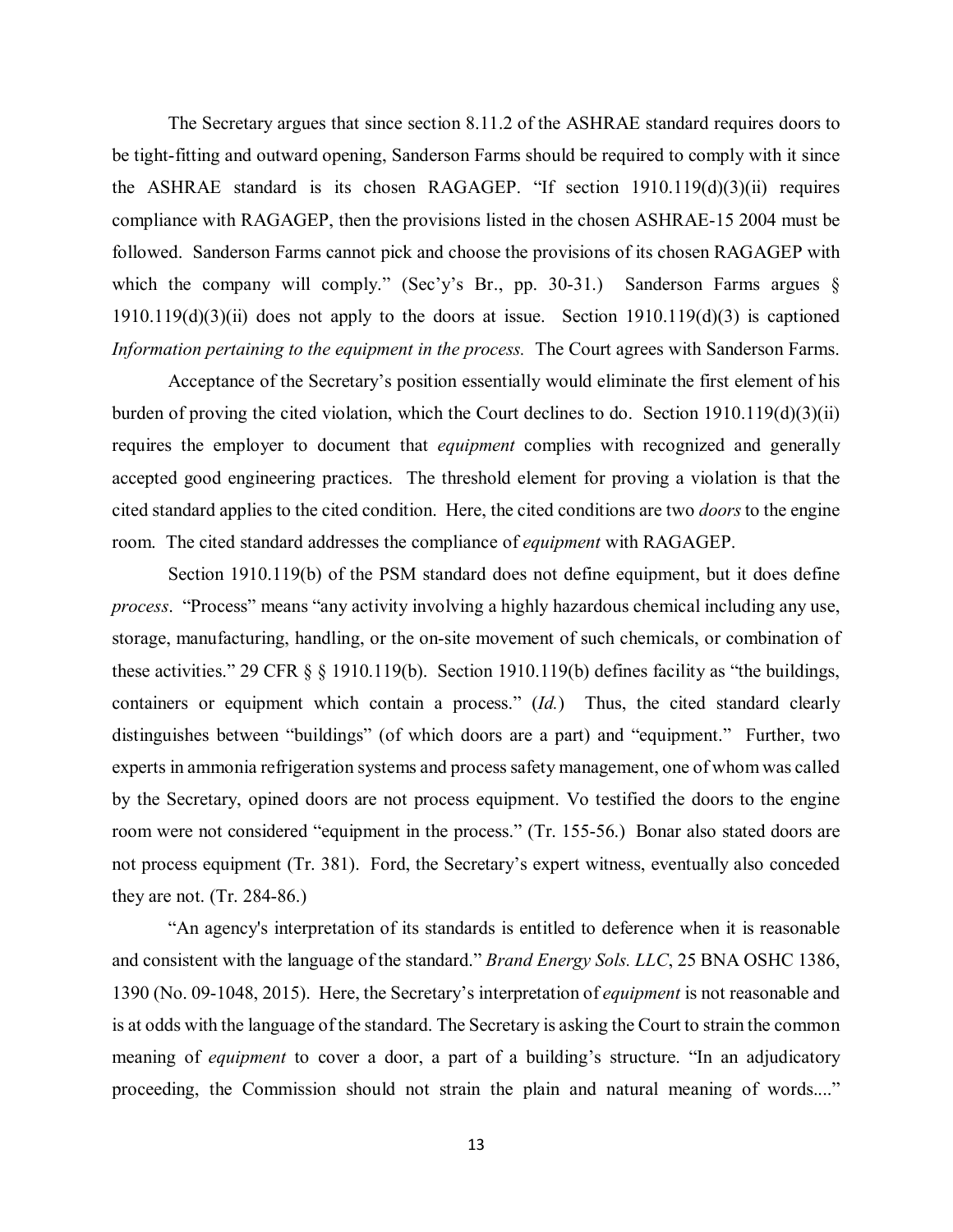Cir.1978). Doors are not equipment, either in the plain and natural meaning of the words. Section  $1910.119(d)(3)(ii)$ , therefore, does not apply to the cited conditions. Therefore, the Secretary has failed to establish Sanderson Farms violated § 1910.119(d)(3)(ii) with regard to Instances (d) and *Bethlehem Steel Corp. v. Occupational Safety & Health Rev. Comm'n*, 573 F.2d 157, 161 (3d (e) of Item 1, which must both be vacated.

# **B. Item 2**

# *Alleged Violation*

 In Item 2 of the Citation, the Secretary alleges Sanderson Farms violated 29 CFR § Sanderson Farms "failed to ensure that the P&IDs were accurate and reflected the current process in that the P&ID-9 for the HTRL liquid line out and the HPL liquid line out does not show were it comes from and where it goes out to."  $1910.119(d)(3)(i)(B)$ , which mandates information pertaining to the equipment in the process shall include piping and instrument diagrams (P&ID's). The Secretary argues a violation occurred when

# *Cited Standard Applies to the Cited Condition*

 equipment in the process for P&IDs. The cited condition is P&ID-9 for the HTRL liquid line out and the HPL liquid line out. The cited subsection of the PSM standard applies to the cited Section  $1910.119(d)(3)(i)(B)$  requires employers to include information pertaining to the condition in Item 2.

#### *The Secretary Failed to Prove Noncompliance with The Cited Standard*

#### Section 1910.119(d) provides:

 standard. The compilation of written process safety information is to enable the employer and the employees involved in operating the process to identify and *Process safety information*. In accordance with the schedule set forth in paragraph (e)(1) of this section, the employer shall complete a compilation of written process safety information before conducting any process hazard analysis required by the understand the hazards posed by those processes involving highly hazardous chemicals. This process safety information shall include information pertaining to the hazards of the highly hazardous chemicals used or produced by the process, information pertaining to the technology of the process, and information pertaining to the equipment in the process.

 could not determine where the relief valve or the gas out line went from the main vessel. He could not determine where a line leading into the vessel came from. There were three other lines coming Vo testified he believed Sanderson Farms P&ID-9 was not accurate. Looking at it, he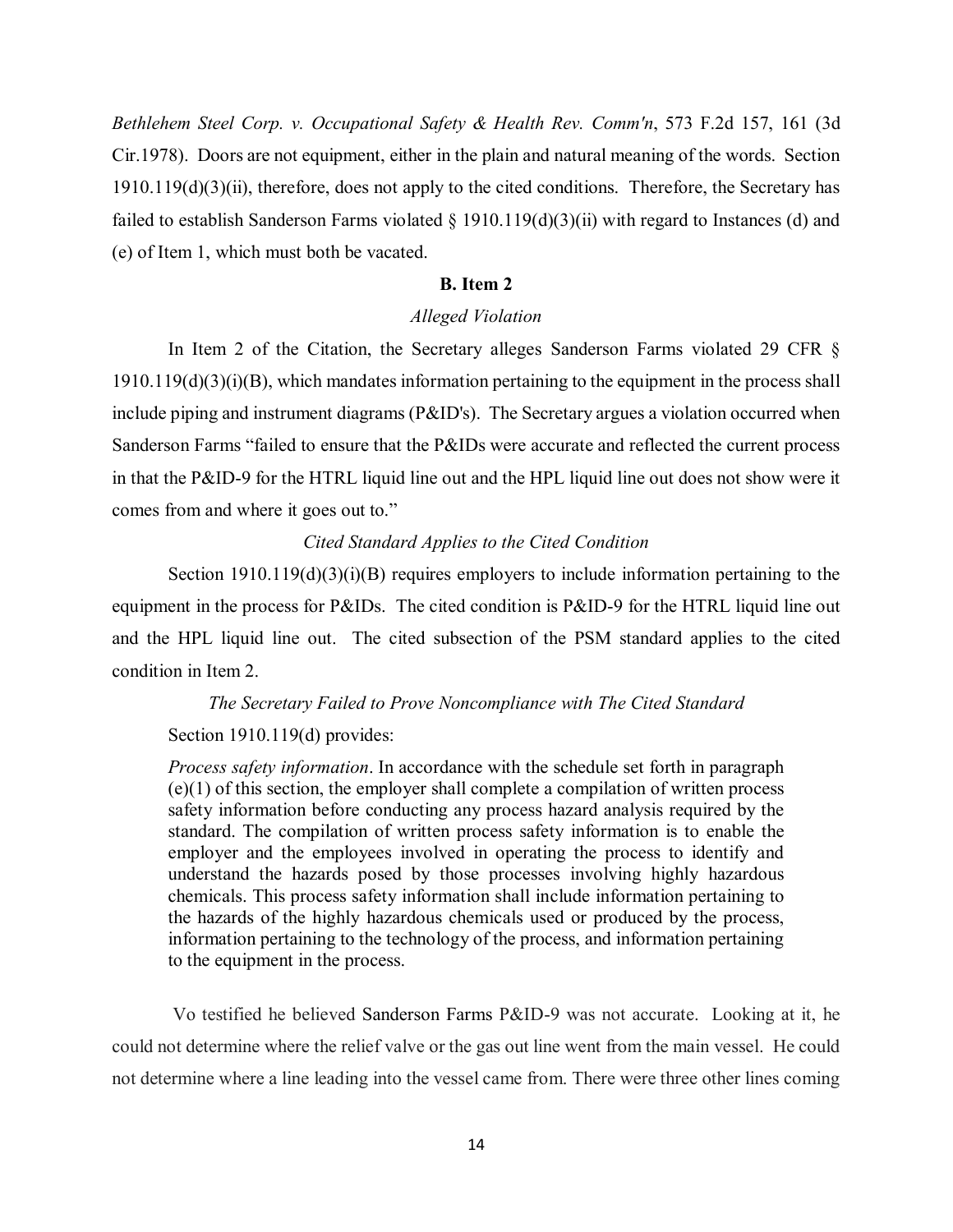*see also* Ex. C-5). into or going out from the vessel and he could not determine by looking at the diagram where the lines were coming from or where they were going. If a P&ID does not show the origin or the destination of the material, employees may turn the wrong valve when locking out the vessel or diverting the flow of ammonia, leading to an ammonia release. The P&ID does not allow employees to see where different lines carrying ammonia go to in the Waco facility (Tr. 105-110;

 However, Vo testified he was not aware of any RAGAGEP that required employers to include lines on P&IDs showing where they came from and went to (Tr. 110). Vo conceded Sanderson Farms' block and process flow diagrams properly tracked the lines in and out from the process flow diagrams presented an overview of the system. Those diagrams were what the refrigeration technicians looked at to determine where the lines came from and went to. They would not consult the P&IDs (Tr. 319). vessels (Tr. 181-82; *see also* Ex. R-6). Maintenance manager Ron Snyder testified the block and

OSHA's *Process Safety Management Guidelines for Compliance* provides:

 Employers are *encouraged* to use diagrams that will help users understand the process.

 A block flow diagram is used to show that the major process equipment and interconnecting process flow lines and flow rates, stream composition, temperatures, and pressures when necessary for clarity. The block flow diagram is a simplified diagram.

(Ex. R-14, p. 3) (emphasis added).

 diagrams to show some of the above details as well as display the information for Piping and instrument diagrams (P&IDs) *may* be the more appropriate type the piping designer and engineering staff.

(Ex. R-14, p. 5) (emphasis added).

 information—it states it *may* use them. Vo conceded the use of P&IDs to provide information is not mandatory (Tr. 182-83). Ford testified, "At this point I am unaware of a document that exists right now that would be mandatory that says [P&IDs including lines to and from the vessels are] required. I would have to answer the question to the extent that it is recommended generally The *Process Guide* does not *require* employers to use P&IDs to provide the necessary accepted good engineering practice, nothing is required by any standard, any normative standard that I am aware of at this point." (Tr. 264.) He conceded he was unaware if Sanderson Farms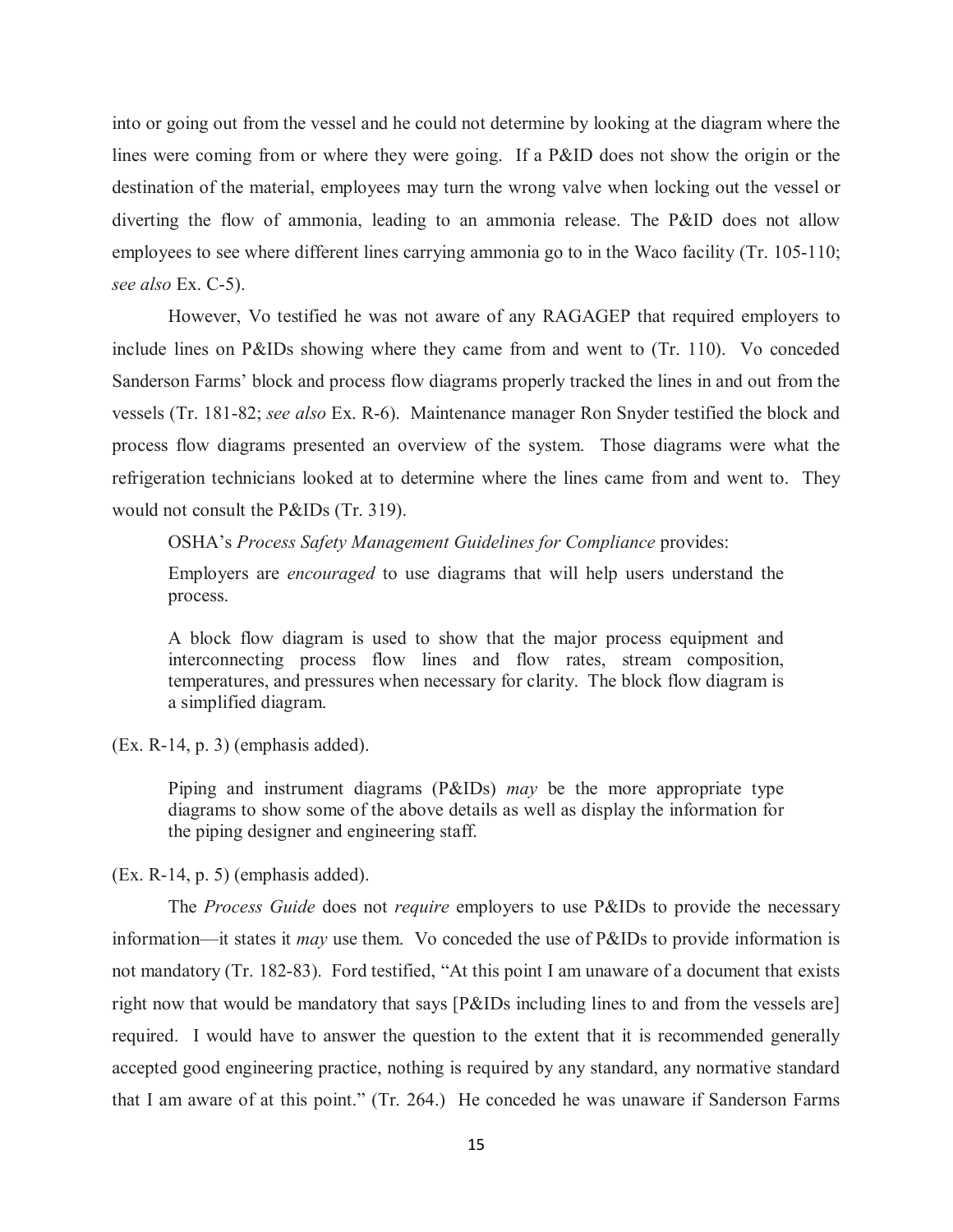employees used P&IDs to determine the origins or destination of lines. "I don't know that they— maybe they don't use it." (Tr. 277.)

 inclusion of the lines, "there's no mandatory document I'm aware of that requires that." (Tr. 419.) He further opined if someone needed to find out from where a line originated or where it went to, they "would look at the refrigeration design drawings" because the "information was more Expert witness Walter Teeter opined, when asked if there is a RAGAGEP requiring the complete." (Tr. 419).

 It is undisputed there is no documented requirement that P&IDs must include the lines and information the Secretary asserts is necessary to comply with  $\S$  1910.119(d)(3)(i)(B). The Secretary nonetheless argues, "general industry dictates the requirements [Ford] referenced. . . . practices." (Sec'y's Br., p. 41.) Ford testified, however, that to be considered RAGAGEP, the Indeed, in the industry-at-large, P&IDs commonly show to and from where certain lines go. . . . In the absence of a formal definition, Mr. Ford turned to general industry and good engineering engineering practices needed to be documented.

 Ford: [RAGAGEP] is what it says it is, recognized generally accepted good engineering practice. It is something that has met the test of a consensus in the industry.

Q.: Does it have to be a published document by an industry organization?

 Ford: Does it have to be a published document? Q.: Yes.

Ford: Yes, my opinion would be "yes," it would have to be a published document.

(Tr. 269.)

 contemplates that, in order to be deemed RAGAGEP, the practices at issue must be detailed in As noted earlier, OSHA endorsed a definition of RAGAEP provided by the CCPS, which published documents:

 for engineering, operation, or maintenance activities and are themselves based on established codes, standards, published technical reports or recommended practices Recognized And Generally Accepted Good Engineering Practices . . . are the basis (RP) or *similar documents*.

 (emphasis added)*.* Likewise, Appendix C.3 to § 1910.119 provides examples of RAGAGEP, *Process Safety Management and Prevention of Major Chemical Accidents*, 78 Fed. Reg. at 73,761 which states the employer must document the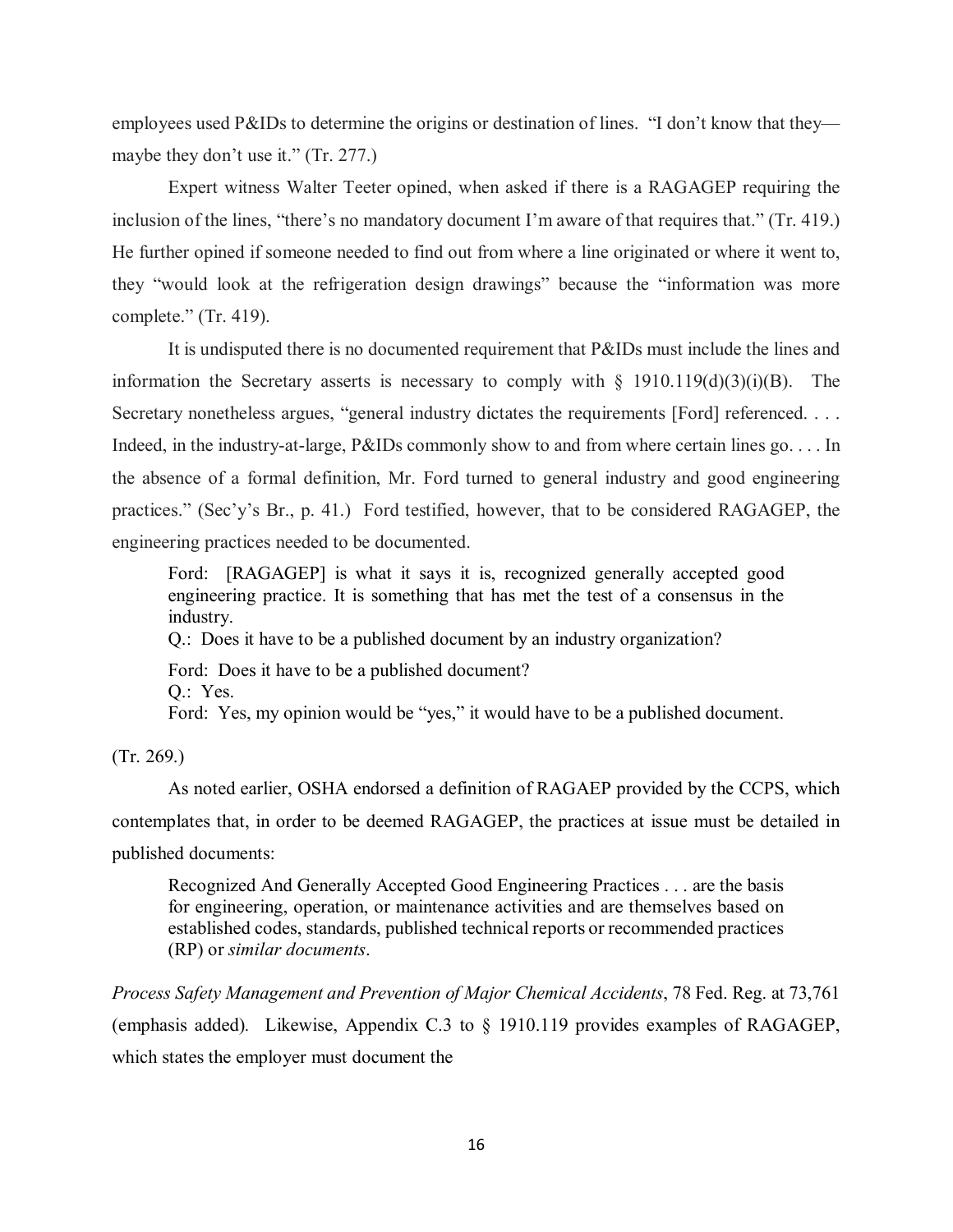codes and standards [the employer] relied on to establish good engineering practice. These codes and standards *are published* by such organizations as the American Society of Mechanical Engineers, American Petroleum Institute, American National Standards Institute, National Fire Protection Association, American Society for Testing and Materials, National Board of Boiler and Pressure Vessel Inspectors, National Association of Corrosion Engineers, American Society of Exchange Manufacturers Association, and model building code groups.

#### (emphasis added.)

 No evidence was adduced at trial showing the refrigeration industry had a mandatory written requirement that P&IDS detail the lines going into and out of vessels. No published code or standard with this requirement was shown to exist. The Court concludes the Secretary has failed to establish Sanderson Farms was not in compliance with § 1910.119(d)(3)(i)(B). Therefore, Item 2 must be vacated.

# **C. Item 3**

# *Alleged Violation Description*

 Item 3 of the Citation alleges Sanderson Farms violated section 1910.119(d)(3)(i)(E) when and design basis for the ammonia refrigeration engine room." it "failed to provide and maintain an accurate and updated compilation of the ventilation design

#### *Cited Standard*

 The cited standard mandates information pertaining to the equipment in the process shall include "[v]entilation system design[.]" 29 CFR  $\S$  1910.119(d)(3)(i)(E).

# *The Cited Standard Applies to the Cited Condition*

 ventilation system design. The cited condition is ventilation design and design basis for the ammonia refrigeration engine room. The cited subsection of the PSM standard applies to the cited Section  $1910.119(d)(3)(i)(E)$  requires employers to include information pertaining to its condition in Item 3.

#### *Noncompliance with The Cited Standard*

 employer and the employees involved in operating the process to identify and understand the hazards posed by those processes involving highly hazardous chemicals." 29 CFR § 1910.119(d). The cited standard is a subsection of § 1910.119(d), which as indicated *supra*, is designed to provide the employer and employees with crucial process safety information "to enable the In its *Document Request #*1 to Sanderson Farms, OSHA requested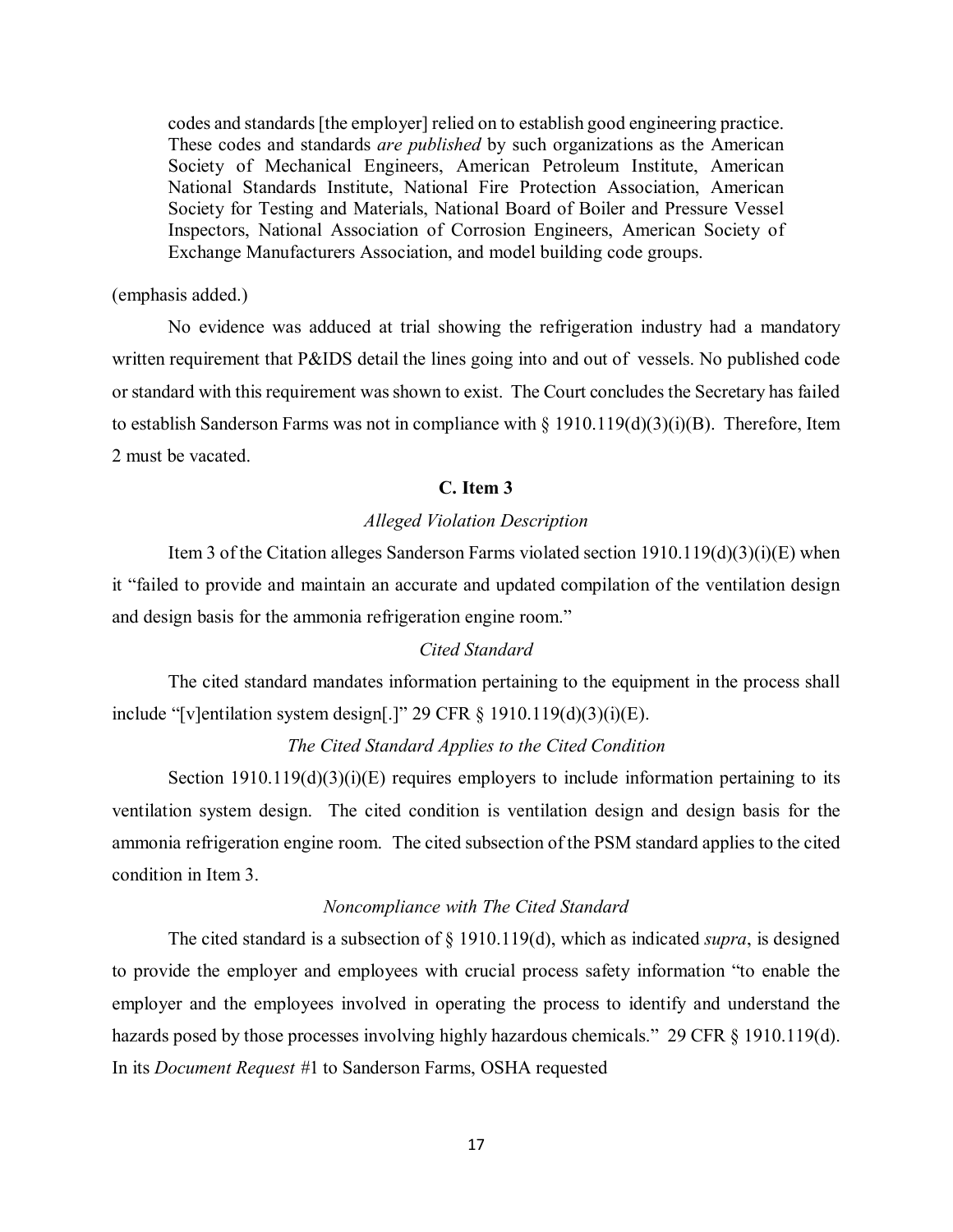Document(s) exhibiting the maximum intended chemical (anhydrous Ammonia) maximum intended inventory amount, and procedures/methods used to ensure that the maximum intended inventory is not exceeded. inventories in pounds (lbs.) in the facility, the method used for determining the

# (Ex. C-1, p. 2, RQ1-008.)

 stating the "Total Pounds of Ammonia" to be 71,700.18 pounds (Ex. C-6). Sanderson Farms refrigeration engine room ventilation system design." (Ex. C-1, p. 4, RQ1-026). In a document  titled *Calculations for Machinery Room,* the amount of ammonia is listed as 81,000 pounds (Ex. this item. In response, Sanderson Farms provided a document titled *Summary of Ammonia (Pounds)*, produced a different document in response to a request for documents "exhibiting the ammonia C-7). It is the discrepancy of approximately 9,300 pounds that resulted in OSHA's citation for

 The Secretary contends 81,000 pounds of ammonia is "well over Sanderson Farms stated to identify and understand the hazards posed by those processes. As Sanderson Farms failed to company's ventilation system design." (Sec'y's Br., p. 44.) maximum inventory. OSHA could not determine which number represented the amount of ammonia Sanderson Farms system was designed to tolerate. . . . So too would employees be unable explain the discrepancy between the two documents, OSHA could not verify the accuracy of the

 documents, depending on which amount on which document is accurate. The Secretary argues serious hazards could result from an employee relying on one of the

 Were an employee to rely on the "Calculations for Machinery Room" document for the proposition that the system may hold 82,000 pounds of ammonia, the employee ammonia, then Sanderson Farms has no calculations that accurately reflect the efficacy of its ventilation system. If the system could hold far more than 82,000, 82,000 number as the system's maximum inventory. risks overloading the system, as Sanderson Farms only intended the system to hold 71,700.18. In the reverse, were the system designed to hold a far greater amount of the ventilation system calculations are also inaccurate. Sanderson Farms was unable to point to any safeguards that would prevent its employees from using the

### (Sec'y's Br., p. 45.)

Expert witness Bonar testified the two different figures given by Sanderson Farms were not accurate, nor were they intended to be.

Bonar: [T]he term "maximum" is one created by OSHA. This is the expected amount of refrigerant that would be in the system.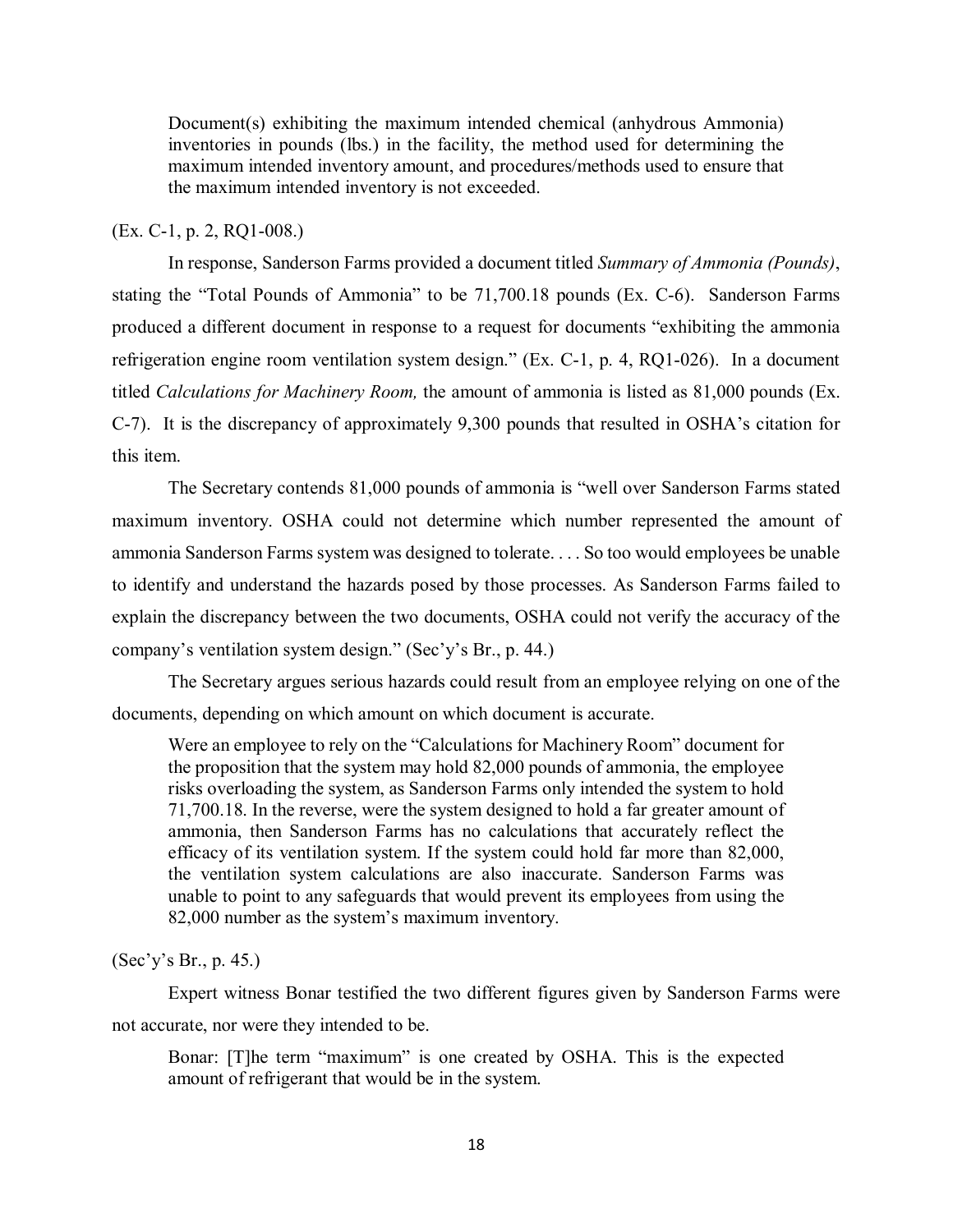Q.: Is this the number above which Sanderson Farms pledges not to go in its ammonia system?

 Bonar: No. It's an amount at the time and that amount may vary in the winter and summer, when the refrigerant moves around a little bit.

Q.: So, is this number always accurate then?

 Bonar: Well, exactly at one time. But obviously it's going to move up and down. . . . [E]very refrigeration system that use ammonia, it might lose two percent of discharge every year. So obviously it's not constant. So to say that it's constant is not accurate. But we can estimate what it would be normally and that's what we've done here.

. . .

 Q.: How much ammonia could you add to this system before the system might have mechanical integrity issues?

 Bonar: I don't know that I could tell you that exact but probably 10,000 pounds or something.

 Bonar: Could be. Q.: And that's 10,000 pounds above the 71,000 number?

## $(Tr. 403-04.)$

l

 equipment in the process" is inaccurate. Bonar confirms the inaccuracy in his above-quoted testimony. This inaccuracy does not comport with the requirement of § 1910.119(d) that the "compilation of written process safety information . . shall include . . . information pertaining to Sanderson Farms production of two documents listing two widely different total amounts of ammonia in the ventilation system demonstrates the company's "information pertaining to the the equipment in the process." The Court concludes the Secretary has established Sanderson Farms failed to comply with § 1910.119(d)(3)(i)(E).<sup>[15](#page-18-0)</sup>

#### *The Secretary Did Not Establish Access or Exposure to The Violative Condition*

 noncompliance with the cited standard. Vo testified, "a potential [hazard] is the system cannot [that] exposure. . . . That can be fatal, depend[ing] on [the] concentration of ammonia. " (Tr. 114.) Ford did not testify regarding this item. The Secretary argues "using [82,000 pounds as the amount] in its ventilation system calculations . . . to over-engineer its system could potentially cause confusion. . . . [T]he employee risks overloading the system. . . . Should an employee add The alleged violation description for Item 3 does not identify the hazard created by handle that . . . amount and ammonia will release outside. So employees [will be] able to inhale

<span id="page-18-0"></span> Br., pp. 56-57). The Court disagrees. The alleged violation description of Item 3 and the Secretary's <sup>15</sup> Sanderson Farms claims the Secretary appears to argue for a violation under § 1910.119(d)(2)(i)(C), which requires the employer to include information pertaining to maximum intended inventory (Resp't's evidence relating to it are relevant to the cited standard.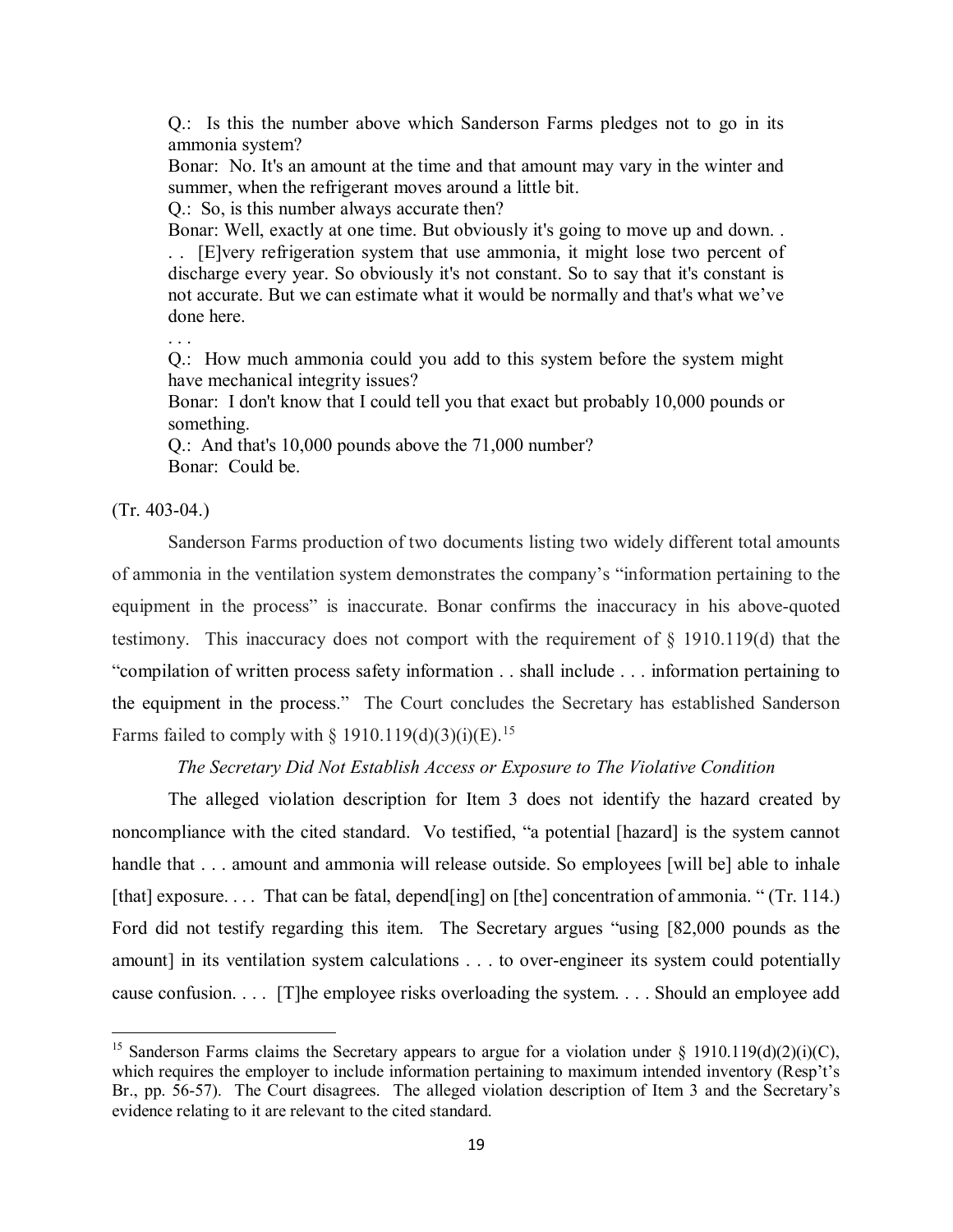this extra 10,000 pounds on top of 82,000 pounds, the system may not tolerate this amount."

 $(Sec'y's Br., p. 45-46.)$ 

 exposed to the cited condition or that access to the cited condition was reasonably predictable exposure is established by proving that "either by operational necessity or otherwise (including inadvertence) ... employees have been, are, or will be in the *Erection, Inc.*, 766 F.2d 804, 812 (3d Cir. 1985) ("'access,' not exposure to danger is the proper test"). The Secretary need not show it was certain that employees To establish exposure, the Secretary must show that an employee was actually predictable. *Phoenix Roofing Inc.*, 17 BNA OSHC 1076, 1079 (No. 90-2148, 1995), *aff'd*, 79 F.3d 1146 (5th Cir. 1996) (unpublished). . . . Reasonably zone of danger." *Nuprecon LP*, 23 BNA OSHC 1817, 1819 (No. 08-1307, 2012) (citations omitted). Employees may come within the zone of danger "while in the course of assigned working duties, personal comfort activities while on the job or their normal means of ingress-egress to their assigned workplaces." *Gilles & Cotting, Inc.*, 3 BNA OSHC 2002, 2003 (No. 504, 1976); *Donovan v. Adams Steel*  would be in the zone of danger, but he must show that exposure was more than theoretically possible. *Fabricated Metal Prods., Inc*. 18 BNA OSHC 1072, 1074 (No. 93-1853, 1997); *Phoenix Roofing*, 17 BNA OSHC at 1079; *Kaspar Wire Works, Inc.*, 18 BNA OSHC 2178, 2195 (No. 90-2775, 2000) (finding that it was "'reasonably predictable' that an employee would come into contact with the unguarded belt and pulley either while attempting to reposition the fan, or inadvertently while passing nearby"), *aff'd*, 268 F.3d 1123 (D.C. Cir. 2001)

*Calpine Corp., & Its Successors,* 27 BNA OSHC 1014, 1016-17 (No. 11-1734, 2018).

 ammonia in this case. Sanderson Farms argues it was not reasonably predictable that its employees would have access to the zone of danger created by ammonia. The Secretary does not allege employees of Sanderson Farms were actually exposed to

 Sanderson Farms asserts it does not rely on its pre-construction design document when the system needs recharging, the engineering department verifies how much ammonia is needed. Engineering employees monitor the flow of ammonia into the system by observing a computer measuring the amount. No one refers to the two documents at issue here listing the amounts of recharging the refrigeration system with ammonia. Maintenance manager Snyder testified when ammonia when recharging the system (Tr. 319-22).

 Francisco Ramos is a refrigeration operator for Sanderson Farms (Tr. 342). He is the employee tasked with checking the pressure vessels of the refrigeration system to see if more ammonia is needed and notifying his supervisor of the need (Tr. 344). He explained that each pressure vessel is equipped with a sight glass which shows the level of ammonia. When the level is low, his supervisor orders more ammonia. The ammonia is brought to the facility in a truck. As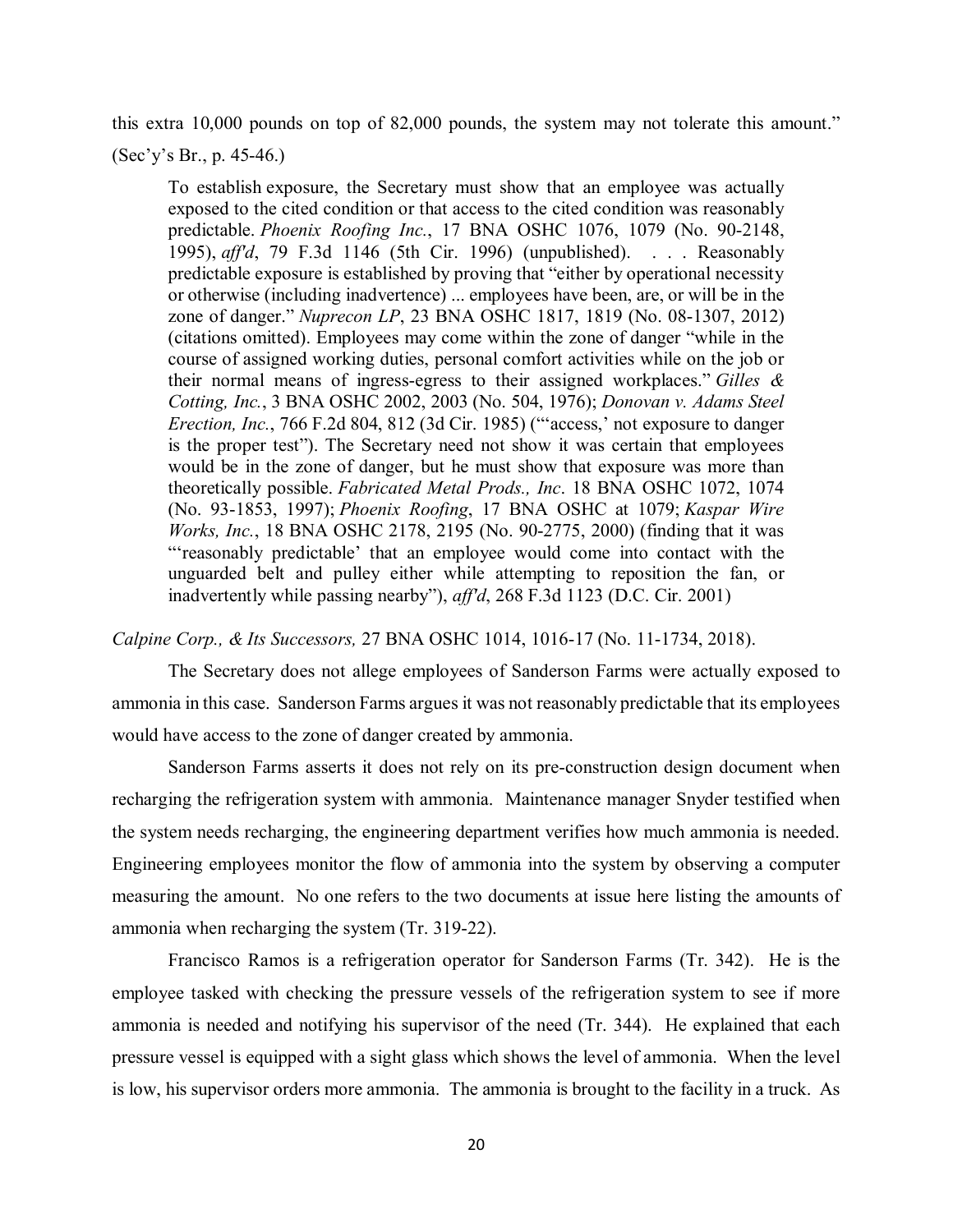is stopped. Ramos stated he never looks at the calculations for the ventilation design when determining how much ammonia to add to the refrigeration system (Tr. 345-46). the ammonia is added to the refrigeration system, Ramos and other employees are looking at the sight glasses of the pressure vessels. When the appropriate level is reached, the charging process

 within the zone of danger of exposure to ammonia. Employees who initiated and monitored the recharging process did not refer to the violative documents. The process for recharging described by Snyder and Ramos (monitoring the addition of ammonia to the refrigeration system by within the zone of danger to ammonia. Therefore, the Court concludes the Secretary has failed to establish employee access to an ammonia hazard was reasonably predictable. Therefore, Item 3 The Secretary has not shown that either by operational necessity or otherwise, the failure of Sanderson Farms to comply with the terms of  $\S$  1910.119(d)(3)(i)(E) caused employees to be observing a computer and sight glasses of the pressure vessels) did not cause employees to be must be vacated**.** 

## **D. Items 5a and b**

# *Alleged Violation Descriptions*

# *Item 5a*

Item 5a of the Citation alleges Sanderson Farms violated section 1910.119(j)(2) when it did not establish and implement written procedures to maintain the on-going mechanical integrity of the process including but not limited to:

a. Safety cutouts.

b. E-stop testing procedures.

c. Level control [for] pressure vessel test procedure.

# *Item 5b*

 Item 5b of the Citation alleges Sanderson Farms violated section 1910.119(j)(4)(i) in the ammonia refrigeration engine room when it failed to perform the inspection and tests on process equipment such as, but not limited to:

- a) Compressor 8 oil pressure differential cutout (high & low).
- b) Compressor 9 high- and low-pressure cutout.
- c) Compressor 10 high temperature cutout.
- d) Liquid King Valve.
- e) Emergency stop buttons inside and outside the engine room.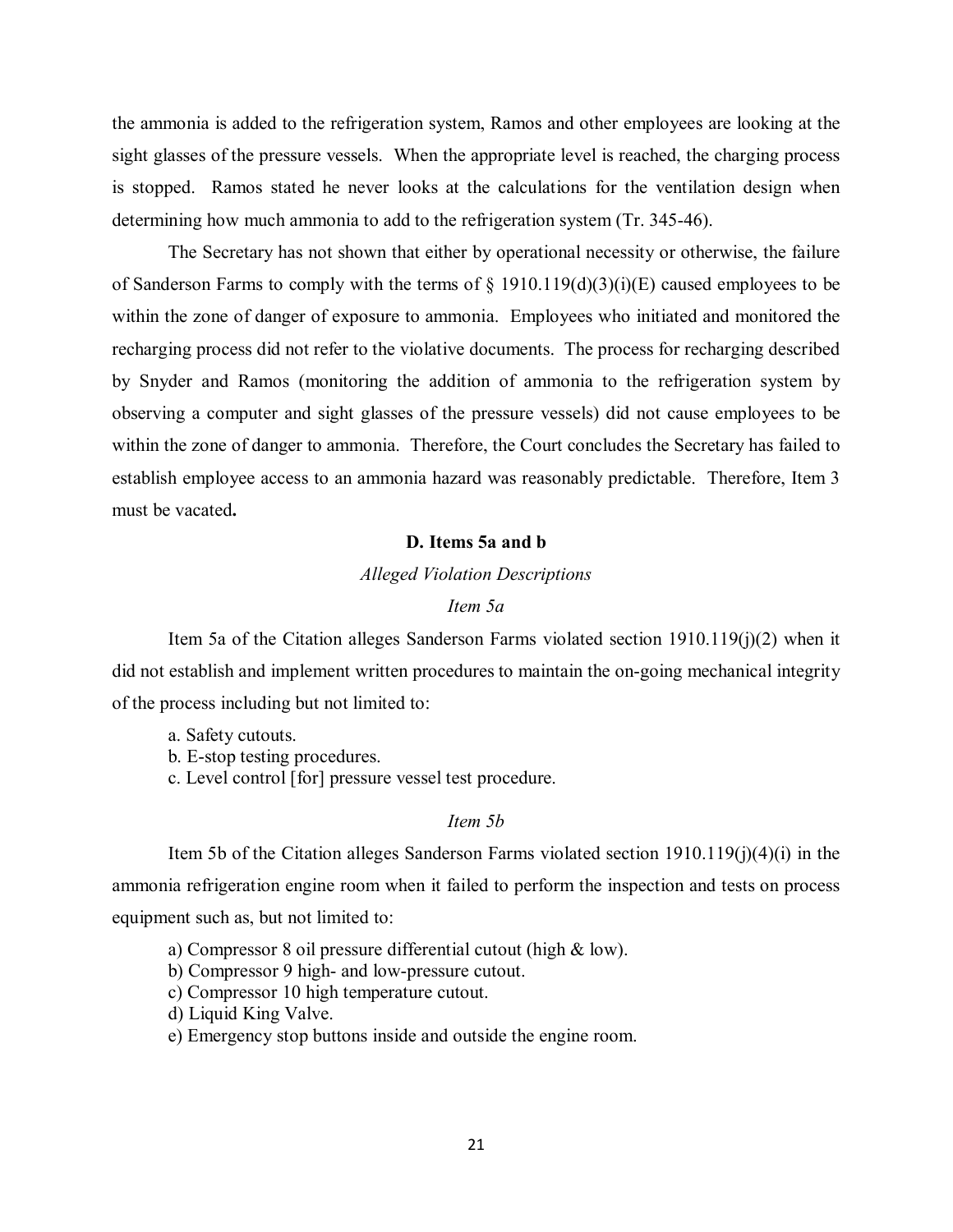#### *Cited Standards*

 Section 1910.119(j)(2) mandates the employer "shall establish and implement written procedures to maintain the on-going integrity of process equipment." 29 CFR  $\S$  1910.119(j)(2). procedures to maintain the on-going integrity of process equipment." 29 CFR § 1910.119(j)(2).<br>Section 1910.119(j)(4)(i) mandates inspections and tests "shall be performed on process equipment." 29 CFR § 1910.119(j)(4)(j).

#### *The Cited Standards Apply to the Cited Instances in Items 5a and 5b*

Unlike the previous items,  $\S\S 1910.119(j)(2)$  and  $(4)(i)$ , do not invoke RAGAGEP. Section 1910.119(j)(1) lists specific pieces of process equipment for which the employer must establish written procedures (under  $\S$  1910.119(j)(2)) and perform inspections and tests (under  $\S$ 1910.119(j)(4)(i)). Section 1910.119(j)(1) provides:

Paragraphs  $(j)(2)$  through  $(j)(6)$  of this section apply to the following process equipment:

(i) Pressure vessels and storage tanks;

(ii) Piping systems (including piping components such as valves;

(iii) Relief and vent systems and devices;

(iv) Emergency shutdown systems;

(v) Controls (including monitoring devices and sensors, alarms, and interlocks),

and

(vi) Pumps.

 to safety cutouts of compressors. A safety cutout is calibrated to low- and high-pressure settings at which the compressor starts and stops. The compressor will stop when it reaches the cutout 10. Instance (a) of Item 5a cites "safety cutouts" as process equipment. Vo testified the safety cutouts (which are not listed by that name in  $\S$  1910.119(j)(1)) are interlocks, which are included as examples of controls under  $\S$  1910.119(J)(1)(v) (Tr. 121-22). Vo clarified the Instance (a) refers pressure (Tr. 123-24). Instances (a), (b), and (c) of Item 5b cite cutouts on compressors 8, 9, and

 compressors[.]" (*Id.* at 7.) Sanderson Farms argues compressors are not considered process equipment under the ASHRAE standard, which defines a "compressor" as "a machine used to compress refrigerant vapor." (Ex. C-3, § 3 at p. 6.) The ASHRAE standard also defines a "pressure vessel" as "any refrigerant-containing receptacle in a refrigerating system. . . . This also does not include . . .

 Expert Teeter stated the cutouts protect the mechanical function of the individual compressors, but they do not impact the mechanical integrity of the compressors. "It will lock the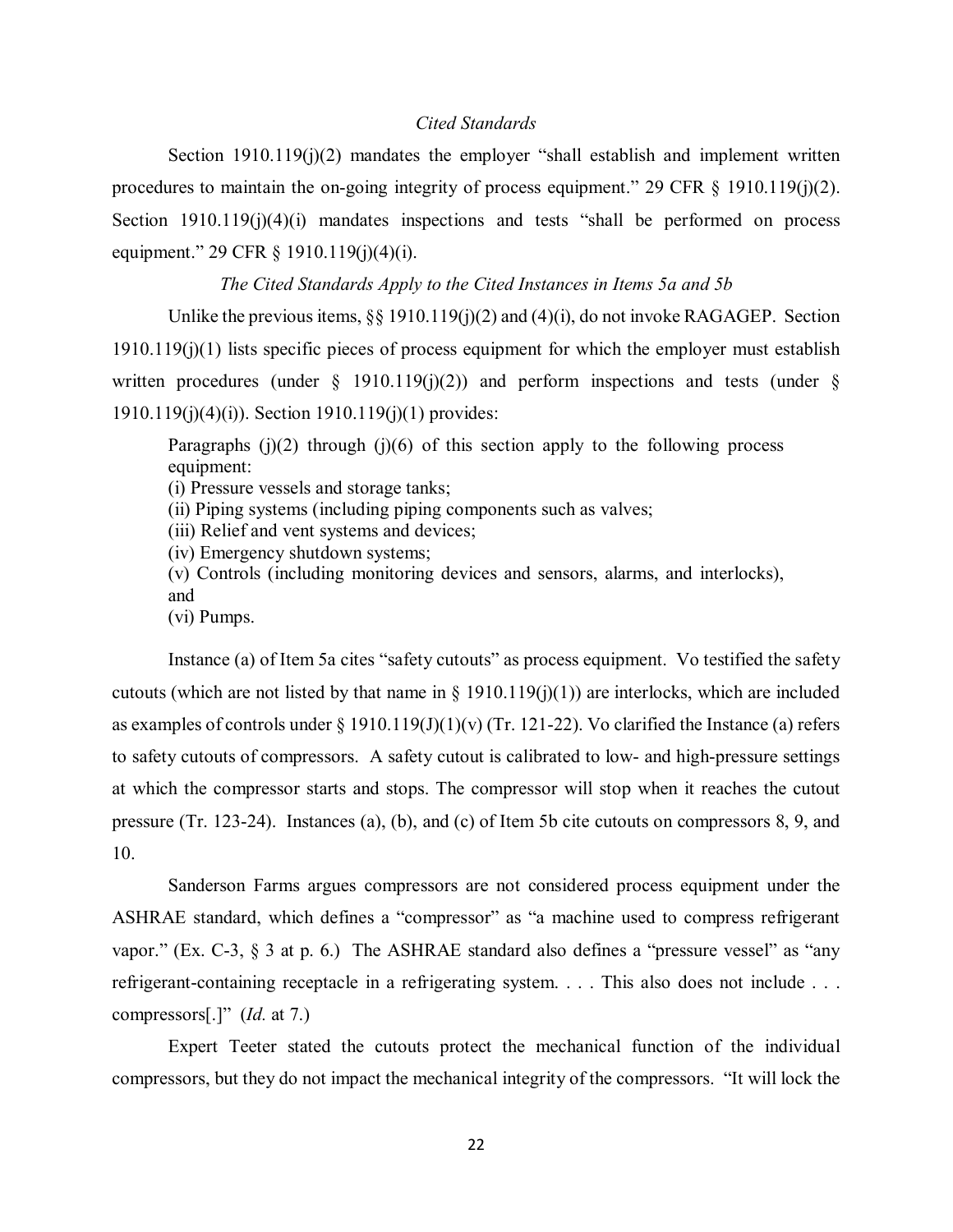compressor up but it's not going to damage the parts of the compressor." (Tr. 432.) He conceded, however, the cutout on a compressor is a control "[f]or that piece of equipment" (Tr. 431.) By its equipment. It specifically lists controls as process equipment.  $\S$  1910.119(J)(1)(v). The Court concludes compressor cutouts are controls within the meaning of  $\S$  1910.119(j)(1). concludes compressor cutouts are controls within the meaning of § 1910.119(j)(1). The other cited Instances are process equipment under the standard: Instance (b) of Item terms,  $\S$  1910.119(J)(1) does not consider pressure vessels to be the only form of process

outside the engine room") are covered by  $\S 1910.119(J)(1)(iv)$  ("Emergency shutdown systems"). outside the engine room") are covered by § 1910.119(J)(1)(iv) ("Emergency shutdown systems").<br>Instance (c) of Item 5a ("Level control [for] pressure vessel test procedure") is covered by §  $1910.119(J)(1)(v)$  ("Controls (including monitoring devices and sensors, alarms, and interlocks)"). 5a ("E-stop testing procedures") and Instance (e) of Item 5b ("Emergency stop buttons inside and Instance (d) of Item 5b ("Liquid King Valve") is covered by § 1910.119(j)(1)(ii) ("Piping systems (including piping components such as valves"). The Court concludes the standards cited in Items 5a and 5b apply to the cited Instances.

# *Noncompliance with The Cited Standards Item 5a*

 Vo requested Sanderson Farms' written procedures for testing its safety cutouts, E-stops, and level controls for its pressure vessels (Tr. 116). Sanderson Farms provided a nonresponsive document that does nothing to demonstrate it established written procedures to maintain the ongoing integrity of process equipment.

 safety controls are inspected monthly for functionality on each compressor. In valve. The closed ammonia refrigeration system was tested at startup. The high reliability of these controls and redundancy do not require "testing" per se of the pressure to go to its max, than having duplication of functions for High Pressure Cut Out (HPCO). Each compressor has an on-board HPCO, and in addition, there has safety relief valves to relieve pressure. If it becomes necessary to shut down the entire system down, i.e., in case of fire, etc., the system also has equalizing lines The standards used for instrumented controls for compressors are generally determined by the manufacturer. The refrigeration designer can vary functionality of these controls depending on its application to the refrigeration system. The addition, there are two system High Pressure Cut Outs as well as the safety relief entire refrigeration system, as it could create greater hazards in having a system are also two independent system HPCOs. In addition to HPCOs, the system also between various pressures to relieve high pressure.

(Ex. C-8.)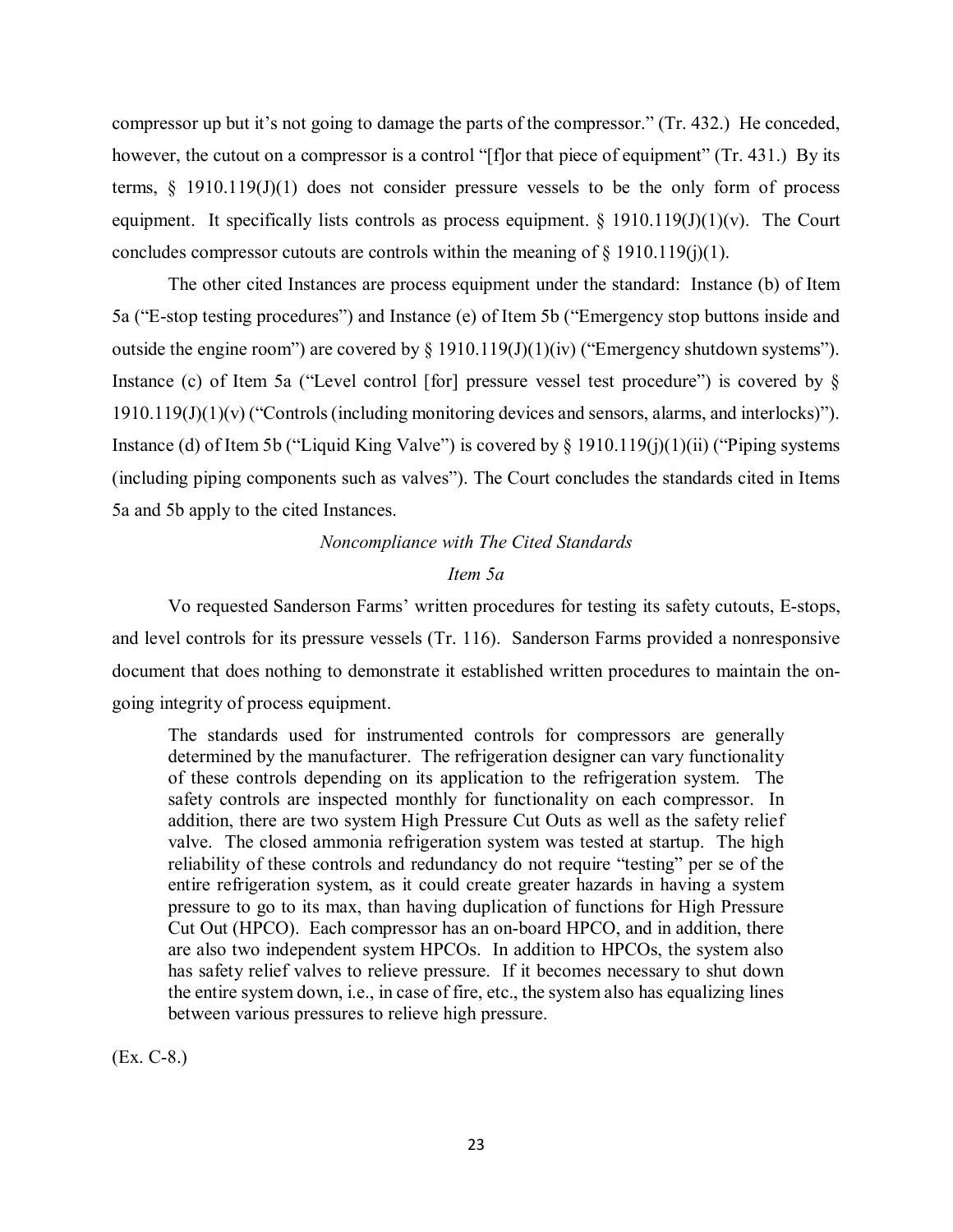11D(1) through (3)). Instead, the documents consist of a general *Mechanical Integrity Inspection Policy* (Ex. R-11A), daily inspection forms (Ex. R-11B), monthly inspection forms (Ex. R-11C), and annual inspection forms (Ex. R-11D(1) through (3)). The daily, monthly, and annual inspection forms are checklists, with no instructions for performing the required procedures. inspection forms are checklists, with no instructions for performing the required procedures. Maintenance manager Snyder conceded the inspection forms provide no instruction on how to performed when inspecting various pieces of process equipment (Tr. 347-59). None of the procedures he performed appears in written form in the R-11 exhibits. The Court concludes At trial, Sanderson Farms proffered documents it claimed fulfill the requirements of § 1910.119(J)(2) by establishing written procedures for maintaining the on-going integrity of safety cutouts, E-stops, and level controls of pressure vessels (Exs. R-11, R-11A, R-11B, R-11C, Rproceed (Tr. 335-38). Refrigeration operator Ramos detailed a series of specific procedures he Sanderson Farms failed to comply with § 1910.119(J)(2) with regard to Instances (a), (b), and (c).

#### *Item 5b*

 exists for the cited Instances. However, Sanderson Farms was not cited under that subsection, it process equipment be inspected and tested. Sanderson Farms employees conceded they did not test compressor cutouts or emergency stop buttons. Instances (a), (b), and (c) allege Sanderson Farms failed to test compressor 8's oil pressure differential cutout (high & low); compressor 9's manager Snyder admitted Sanderson Farms does not test them. (Tr. 334.) Refrigeration operator the engine room cite in Instance (e). (Tr.359.) Teeter confirmed Sanderson Farms does not test the emergency stop buttons. (Tr. 441.) With regard to Instance (d), however, Sanderson Farms established it tested the liquid king valve. Snyder testified employees test the liquid king valve by Sanderson Farms argues it is required under  $\S 1910.119(J)(4)(ii)$  ("Inspection and testing procedures shall follow recognized and generally accepted good engineering practices.") to comply with RAGAGEP when testing its process equipment and contends no such RAGAGEP was cited under § 1910.119(J)(4)(i) —which does not refer to RAGAGEP—it requires only that high- and low-pressure cutout; and compressor 10's high temperature cutout. Maintenance Ramos also testified Sanderson Farms does not test the emergency stop buttons inside and outside turning it off and on (Tr. 330). Ramos testified he tested the valve "[b]y turning it on and off and make sure it's working correctly" (Tr. 358.)

 regard to Instances (a), (b), (c), and (e). However, the Secretary failed to establish Sanderson The Court concludes Sanderson Farms failed to comply with  $\S$  1910.119(J)(4)(i) with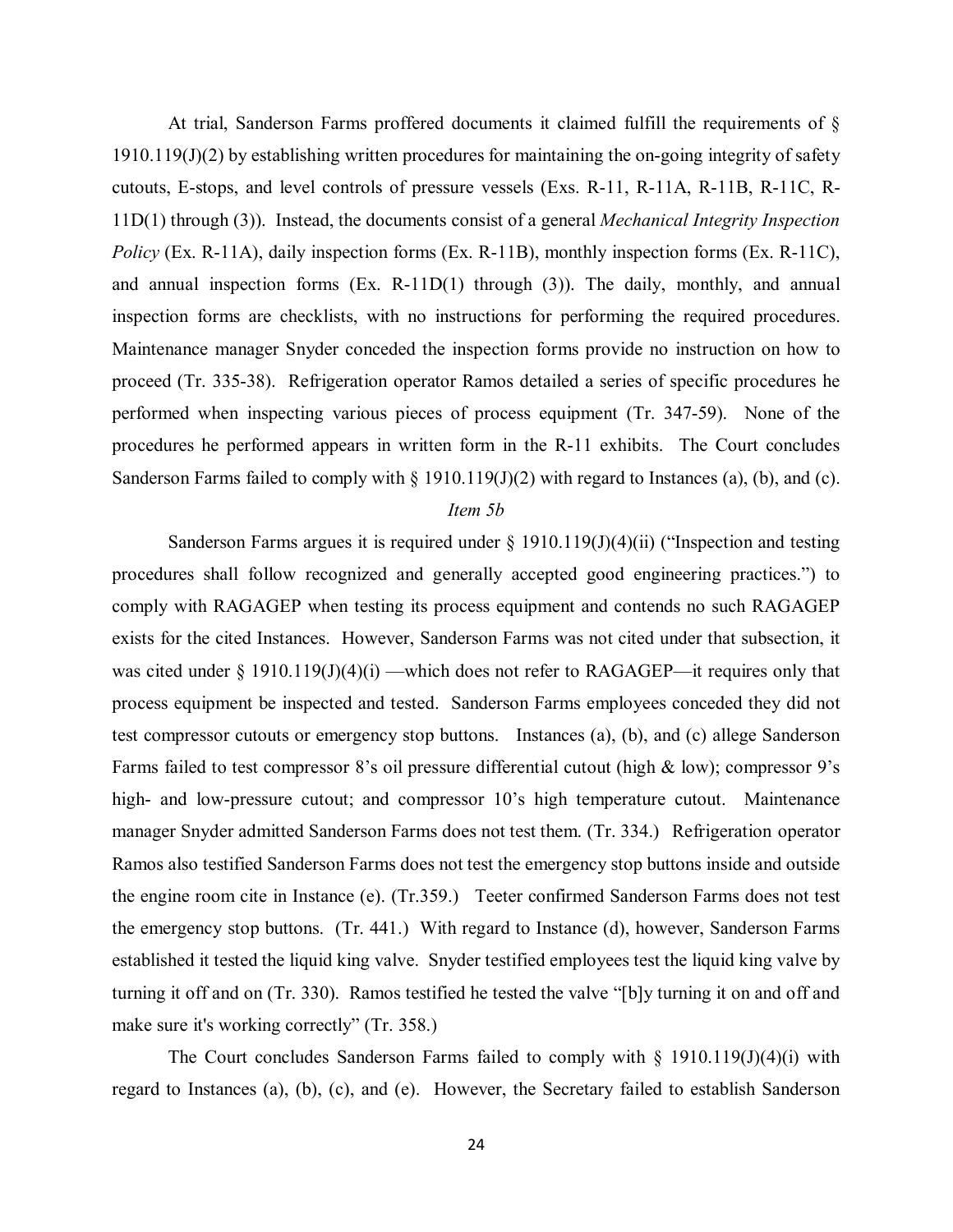Farms was in noncompliance with the standard with regard to Instance (d), for the liquid king valve.<sup>16</sup>

# *Access or Exposure to The Violative Conditions*

 Failure to have written procedures and to use those procedures to inspect and test to a dangerous level (Tr. 124). A lack of written procedures for emergency stop buttons could lead to them not working in the event of an emergency (Tr. 125). A pressure vessel could overflow if the level control were to fail, potentially releasing ammonia, which can kill if inhaled (Tr. 126). The Secretary has established Sanderson Farms failure to establish written procedures and equipment increases the probability the process equipment will fail, potentially leading to a release of ammonia (Tr. 123-26). If a safety cutout were to fail, the pressure in a compressor could rise

to inspect and test the cited process equipment resulted in employee access to the zone of danger of a potential ammonia release.

# *Employer Knowledge*

 did not perform the required tests. His knowledge is imputed to Sanderson Farms. *See W.G. Yates*  Exhibit C-8, Sanderson Farms response to the Secretary's request for written procedures pursuant to  $\S$  1910.119(J)(2), manifests its actual knowledge it did not have the required documentation. Maintenance manager Snyder, a supervisory employee, testified Sanderson Farms *& Sons Construction Co., Inc. v. OSHRC*, 459 F.3d 604, 607 (5th Cir.2006) ("[W]hen a corporate employer entrusts to a supervisory employee its duty to assure employee compliance with safety standards, it is reasonable to charge the employer with the supervisor's knowledge[,] actual or constructive [,] of non-complying conduct of a subordinate.").

 $\overline{\phantom{a}}$ 

<span id="page-24-0"></span> hazards. These are affirmative defenses that Sanderson Farms did not assert in its Answer. Sanderson Farms only asserted unpreventable employee misconduct as a defense, which it did not pursue at the trial. defense which the respondent must raise in its answer. 29 C.F.R. § 1910.5(c)(1); *see* Commission Rules 2014) ("despite the Secretary's reference in the citation to a lack of specificity and similar testimony elicited <sup>16</sup> In its brief, Sanderson Farms argues testing the process equipment is infeasible and would create greater Under Commission precedent, preemption by a more specifically applicable standard is an affirmative 34(b)(3) and(4), 29 C.F.R. § 2200.34(b)(3) and (4); *Safeway*, *Inc. v. OSHRC*, 382 F.3d 1189, 1194 (10th Cir. 2004); *Vicon Corp*., 10 BNA OSHC 1153, 1157, 1981 CCH OSHD ¶ 25,749, p. 32,159 (No. 78- 2923,1981) (describing a claim that a general standard was preempted by a more specific standard as an affirmative defense). See also, *Spirit AeroSystems, Inc*., 25 BNA OSHC 1093, 1097, n. 7 (No. 10-1697, at the hearing, Spirit neither raised this issue as a defense in its answer nor sought to amend its answer to add it. Therefore, we find that the argument was waived."). The Court finds these arguments were waived.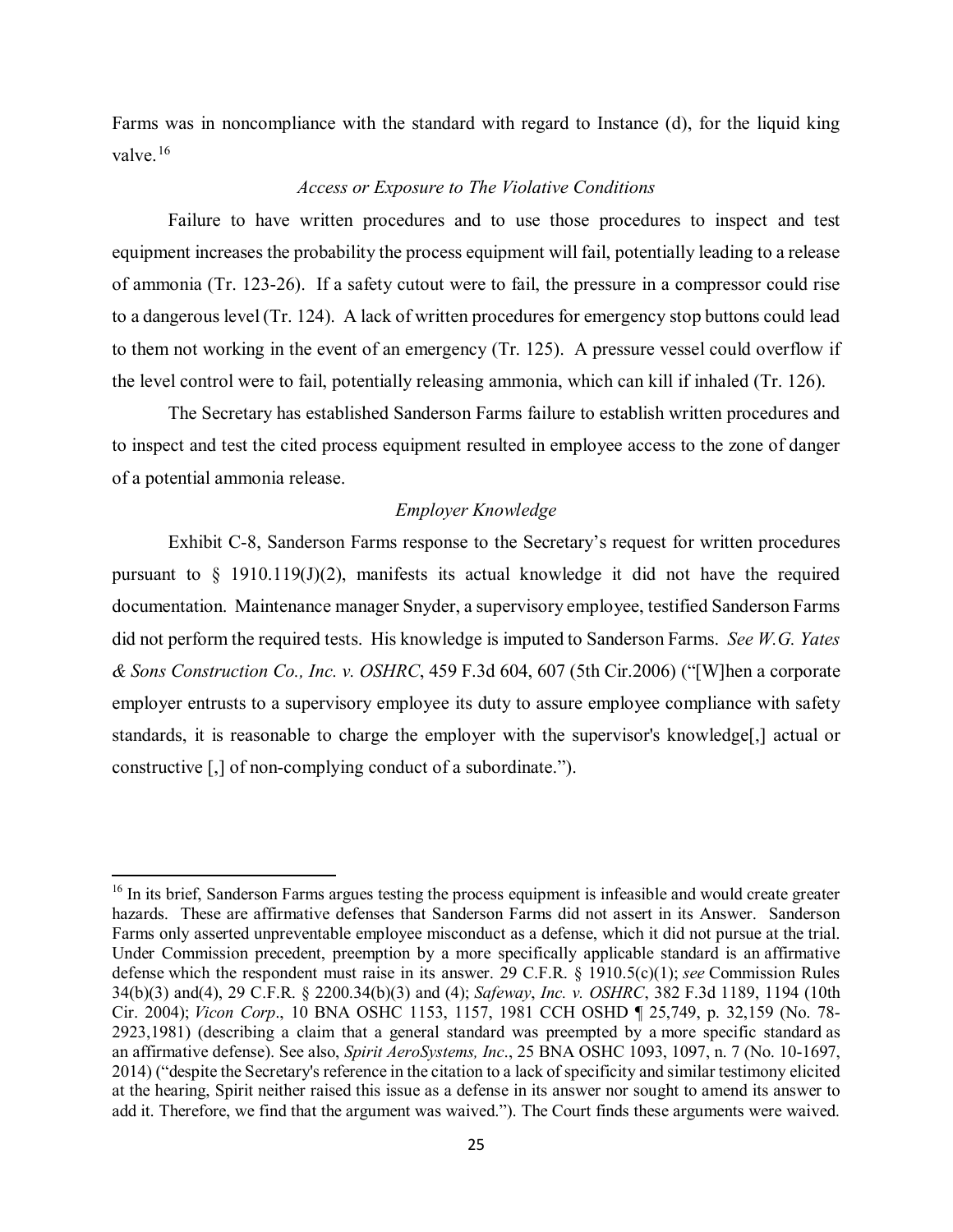cited in Items 5a and 5b. The Secretary has established Sanderson Farms violated §§ The Court concludes Sanderson Farms had actual knowledge of the violative conditions 1910.119(J)(2) and (4) with regard to all cited Instances, except for Instance (d) of Item 5b.

## **IV. CHARACTERIZATION OF THE VIOLATION**

The Secretary characterized the violations of  $\S$  1910.119(J)(2) and (4)(i) as serious. A probable result of the violative condition but, rather, that a serious injury is the likely result should 1996). Failure to have written procedures for testing and inspecting, and failure to test and inspect process equipment, could result in an ammonia release. Exposure to ammonia inhalation could result in serious injury or death. The violations were properly characterized as serious. serious violation is established when there is "a substantial probability that death or serious physical harm could result [from a violative condition] . . . unless the employer did not, and could not with the exercise of reasonable diligence, know of the presence of the violation." 29 U.S.C. §  $666(k)$ . "That provision does not mean that the occurrence of an accident must be a substantially an accident occur." *Miniature Nut & Screw Corp*., 17 BNA OSHC 1557, 1558 (No. 93-2535,

# **V. PENALTY DETERMINATION**

 2005) (citation omitted). "The Commission is to 'giv[e] due consideration to the appropriateness of the penalty with respect to [1] the size of the business of the employer being charged, [2] the violations.'" (*Id.*) (*quoting* 29 U.S.C. § 666(j)). "Gravity of violation is the key factor." (*Id.*) "Gravity . . . is based on the number of employees exposed, duration of exposure, likelihood of injury, and precautions taken against injury." *Siemens Energy & Automation, Inc.,* 20 BNA OSHC "The Commission has the exclusive authority to assess penalties once a proposed penalty is contested." *Chao v. Occupational Safety & Health Review Comm'n*, 401 F.3d 355, 376 (5th Cir. gravity of the violation, [3] the good faith of the employer, and [4] the history of previous 2196, 2201 (No. 00- 1052, 2005) (citation omitted). "The other factors are concerned with the employer generally and are considered as modifying factors."' *Natkin & Co. Mech. Contractors*, 1 BNA OSHC 1204, 1205 n.3 (No. 401, 1973).

Since Sanderson Farms employs over 1,000 employees, size is not a modifying factor. Likewise, since OSHA had previously cited Sanderson Farms for safety violations, a reduction for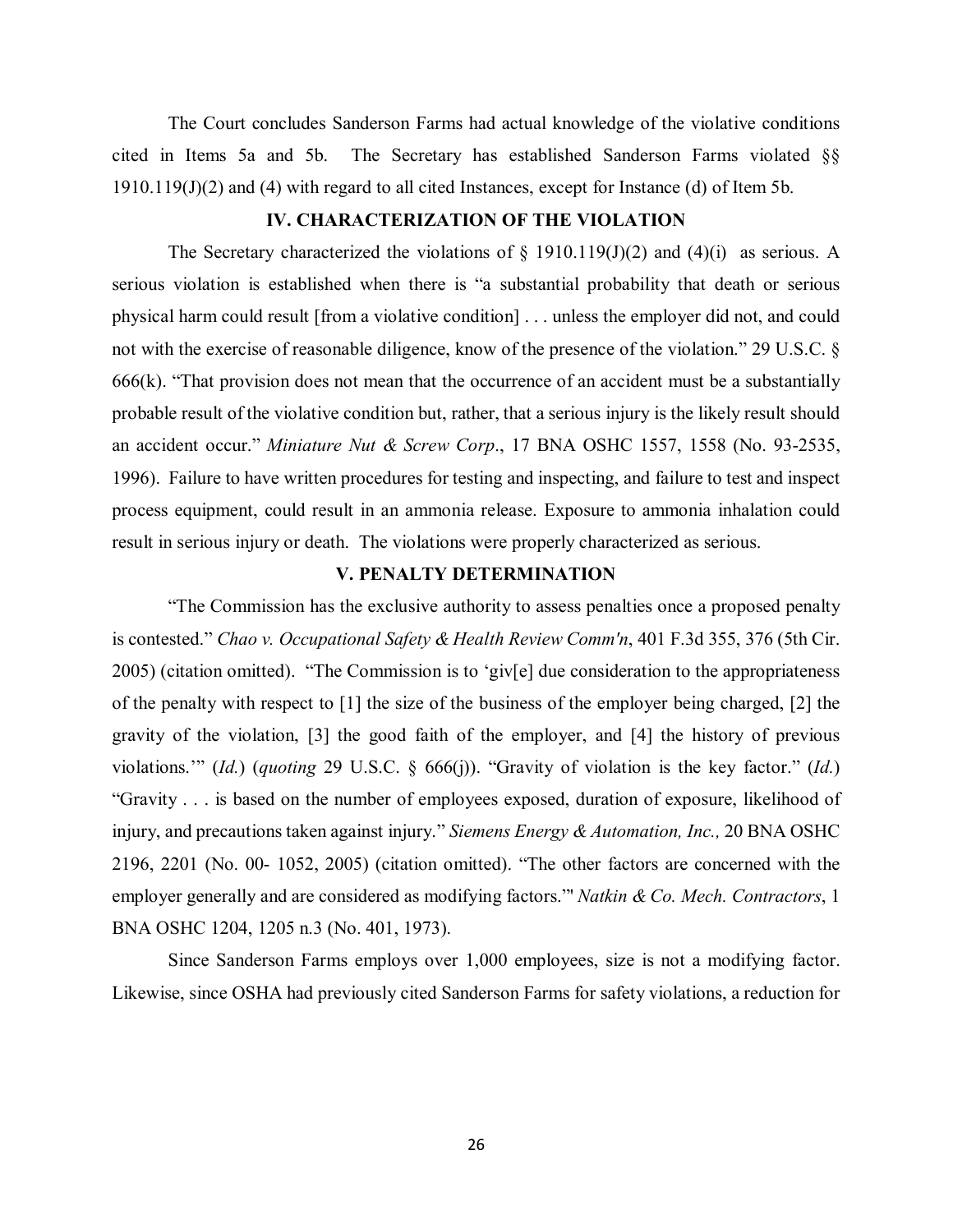its previous violation history is not appropriate.<sup>[17](#page-26-0)</sup> The Court also does not credit Sanderson Farms with a good faith reduction since it had knowledge that it did not have any written procedures for inspecting and testing its process equipment. *Gen. Motors Corp., Cpcg Oklahoma City Plant,* 22 BNA OSHC 1019, 1048 (Nos. 91- 2834E & 91-2950, 2007) ("Where GM's supervisory and managerial personnel knew of widespread noncompliance with the requirements of the LOTO standard by servicing and maintenance employees, and tolerated as well as encouraged such hazardous work practices, we see no basis on which to accord GM any good faith penalty credit.").

 employees worked in the machinery room." (*Jt. Prehearing State.,* ¶ D.4.) The daily shift is eight hours (Tr. 35, 43). The likelihood of injury is decreased due to the precautions Sanderson Farms took. Teeter testified the process equipment is equipped with pressure relief valves that "prevent over pressurization that would lead to catastrophic failure." (Tr. 433.) The Court concludes although the violations were "high" in severity, the probability was less likely, and therefore, the gravity was moderate. Based on these factors, the Court concludes a civil penalty of \$9,054.00 is appropriate. Accordingly, As to the gravity of the violations, the parties stipulated "that at least three Sanderson Farms

#### **VI. ORDER**

### **IT IS HEREBY ORDERED THAT:**

 $\overline{a}$ 

- 1. Item 1 of the Citation, alleging a serious violation of  $\S$  1910.119(d)(3)(ii) with regard to Instances (a), (d), and (e), is **VACATED**, and no penalty is assessed;
- 2. Item 2 of the Citation, alleging a serious violation of  $\S$  1910.119(d)(3)(i)(B), is **VACATED**, and no penalty is assessed;
- **VACATED**, and no penalty is assessed; 3. Item 3 of the Citation, alleging a serious violation of  $\S$  1910.119(d)(3)(i)(E), is
- 4. Item 5a of the Citation, alleging serious violations of § 1910.119(j)(2), is **AFFIRMED**  with regard to Instances  $(a)$ ,  $(b)$ , and $(c)$ , and
- 5. Item 5b of the Citation, alleging serious violations of  $\S$  1910.119(j)(4)(i), is **AFFIRMED** with regard to Instances (a), (b), (c) and (e), and **VACATED** with regard to Instance (d), and a grouped penalty of \$9,054.00 is assessed.

<span id="page-26-0"></span> to the nature, type, year, or severity of those previous violations. Therefore, a penalty enhancement is also  $17$  While the record reflects previous violations (Tr. 46-48), the Secretary proffered no specific evidence as not warranted.